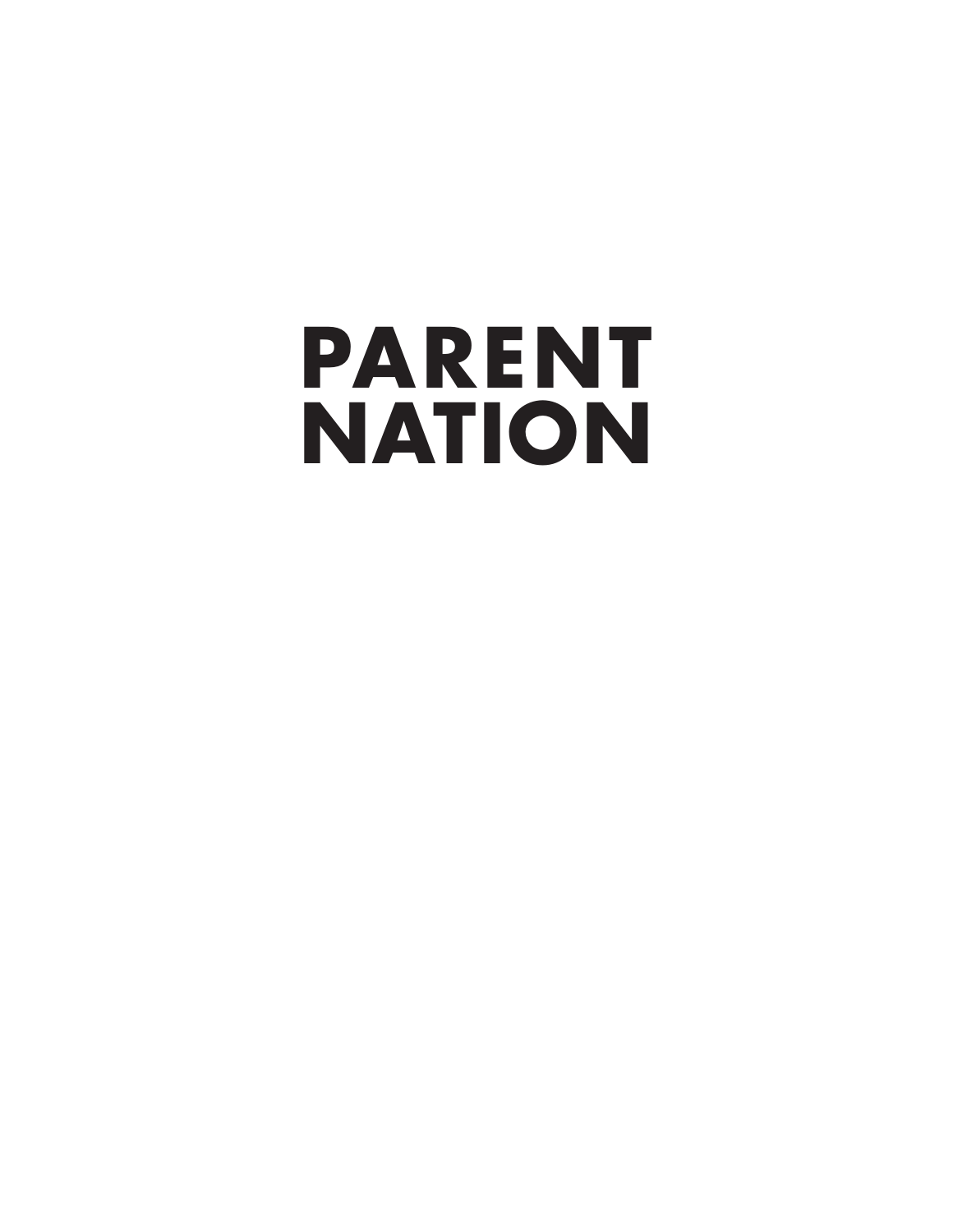## • AUTHOR'S NOTE •

Throughout this book, I use the word "parent" many times. Sometimes for variety and sometimes because the distinctions matter, I also refer to mothers, fathers, grandparents, caregivers, childcare providers, and other adults. I would like to emphasize that parents come in many forms and that what I mean by "parent" encompasses the broadest possible interpretation: a caring adult entrusted with the raising of a child. A parent nation, as I see it, is a society that cherishes and supports the love and labor that go into nurturing, raising, and educating future generations.

The parents you will meet in these pages are real, but I have taken some steps to protect their privacy. I have used only first names for the families I met through the TMW Center for Early Learning + Public Health. I did the same for the other parents I interviewed with a few exceptions, whose full names are included because their professional affiliations make them easily identifiable and are relevant. The names of Jade and her family, Justin, Katherine, and Ellen Clarke's friends are pseudonyms.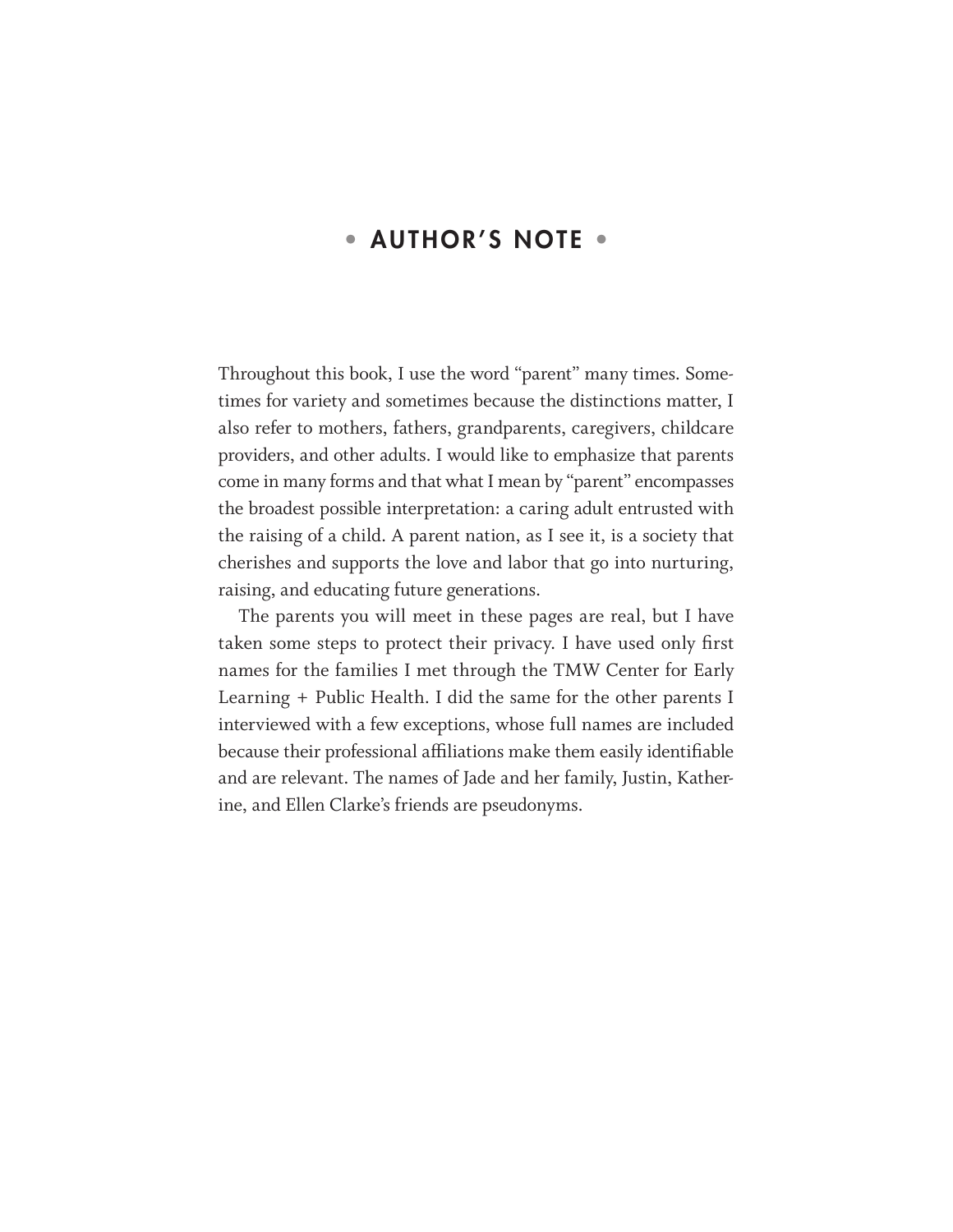• PART ONE •

## **FOUNDATIONS**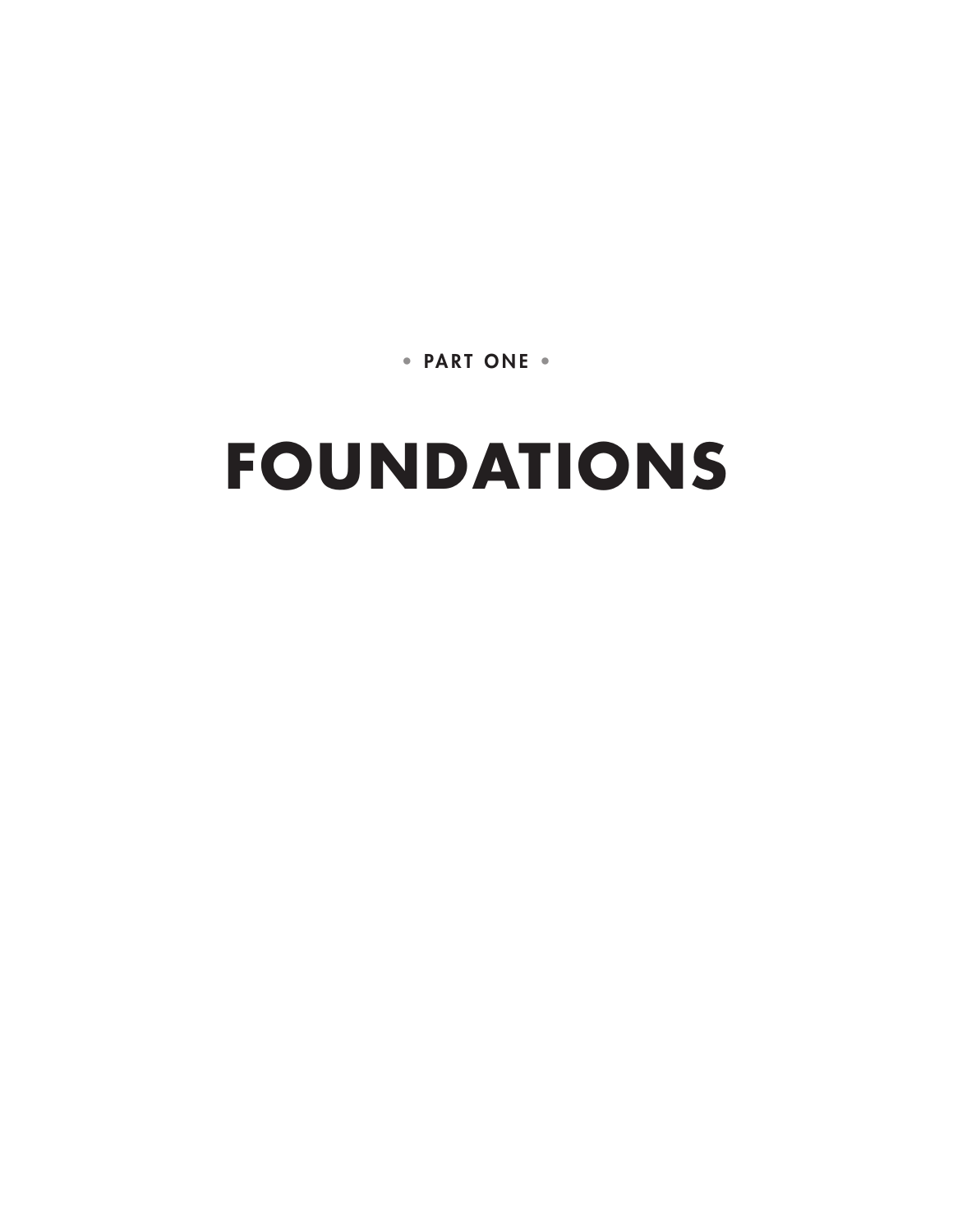## TOWARD A NEW NORTH STAR

"There can be no keener revelation of a society's soul than the way in which it treats its children."

—NELSON MANDELA<sup>1</sup>

A s we near the "red line," the demarcation between the hospital's pre-op area and its collection of operating rooms, a mother and father hand me their baby. Their eyes are filled with tears as they look at me with a combination of hope and fear. The little boy is just eight months old and was born deaf. He is here to receive his cochlear implant. When I surgically implant the small device that will give him access to sound, I am replicating what I did for his father many years earlier when he was a teenager. As the baby melts into my arms, I reassure his nervous parents, "I promise to care for your baby like he's my own."

The parents settle in for a long, anxious wait, while I carry their son to the operating room. In OR4, where I spend each Tuesday morning, we are greeted by the team of medical professionals I rely on for every surgery, and by the cacophony of monitor beeps that I find so comforting every time I hear it. My two OR nurses are circulating. Gary Rogers makes sure the cochlear implant is present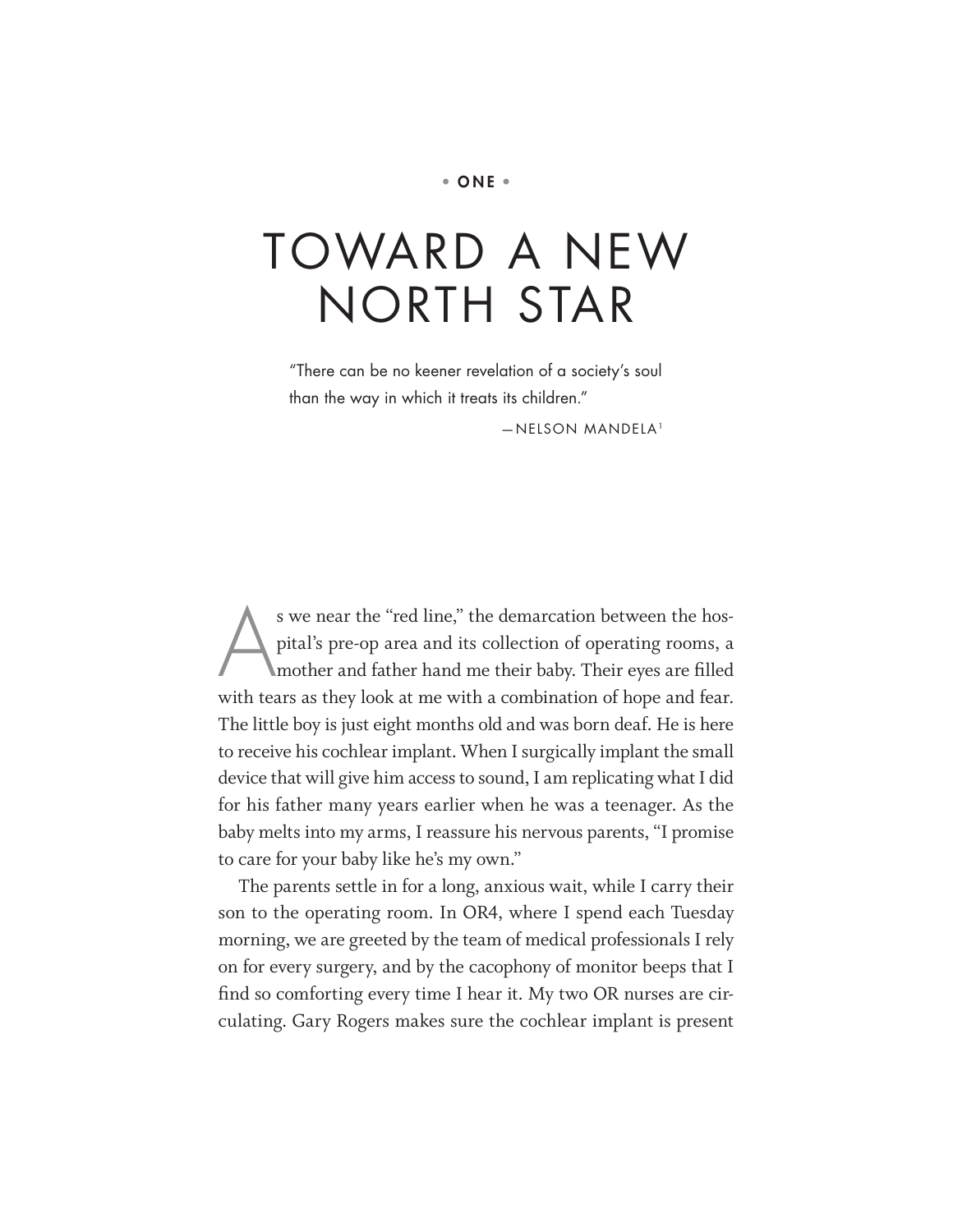and that my favorite drill and facial nerve monitor are working properly. Nelson Floresco checks out the operating room microscope, which is the size of a Smart Car and gives me a remarkably clear, precise view of the ear's tiny, delicate interior spaces. Robin Mills, the OR tech, is scrubbed in and organizing the array of sterile microscopic ear instruments on the surgical table. The pediatric anesthesiologist gently places a face mask filled with colorless gases on the squirming baby. Very quickly, the baby is fast asleep.

Before I start the operation, we double-check that everything is in order. Do we have the right patient? Check. Do we have the correct implant with all the right instruments? Check. Do we know if the patient has any medical allergies? Check. Are the pre-operative antibiotics in? Check. This routine ensures the accuracy and safety of what we're doing. Each person in the operating room plays an essential role. No one forgets why we are here: to help a child.

As a surgeon performing delicate work just millimeters from the brain, I have no room for error. It's critical that I have the necessary tools and, even more importantly, my A-team by my side. If any part of this carefully crafted system falls away, no matter my skill or good intentions, my job will be infinitely more difficult, if not impossible. Some obstacles can be overcome— a few missing instruments, for instance. But what if the power went out in the hospital and I suddenly had to operate without light or oxygen? Or what if Robin, Gary, and Nelson suddenly walked out the door, leaving me alone? The odds would be stacked against me, and the job would seem impossible.

The challenge of successfully rearing children is not so different. To raise a child into a happy, healthy adult capable of achieving their full potential, you need a plan, and you need an appropriate, safe environment, one that provides backup as required. But far too many parents are not operating—that is, parenting—in an optimal environment. For too many parents, in our country and throughout the world, it is as if they are trying to function in the midst of an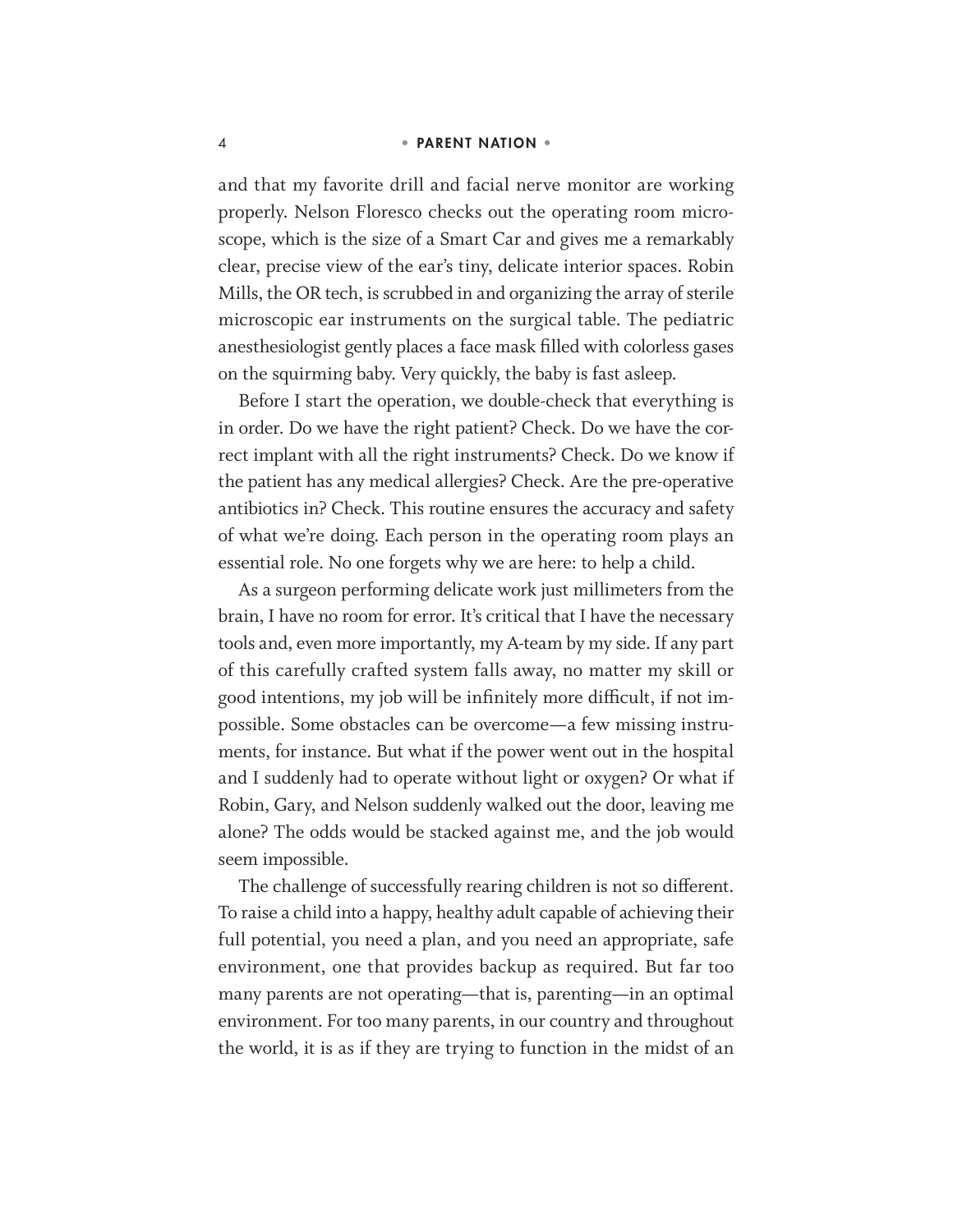endless power failure, asked to achieve a critical goal without the necessary tools or any backup.

Twenty years ago, I started my own life as a parent with what I thought were all the necessary tools in place. But, in one painful day, it all changed, when my husband, Don, drowned while trying to rescue two boys, leaving me a young widow and my three children with no father. While we still had a roof over our heads and food on the table, advantages that many families lack, Don's death left a vast hole in our lives.

For a long time after he died, I would wake at night, jolted by the same terrifying nightmare, which went something like this: I'm standing on a foggy riverbank. Splinters of moonlight stream through the clouds and illuminate a small wooden boat next to me at the water's edge. Three small, terrified faces—my young children, Genevieve, Asher, and Amelie— peer from the boat, staring at the foreboding river. Its fierce currents resemble the waters of Lake Michigan, whose undertow claimed Don's life. I feel the intense pull of the water, the same pull that Don must have faced when he left the protective shoreline to swim toward the cries of the two struggling boys. Like Don, I have a desperate need to ensure young children are safe. In my dream, I have to get my kids across the river. I believe that if I can just do that, they will be okay . . . It will all be okay. But the torrent is too rough, the boat too flimsy, the opposite riverbank too far away. I wake sobbing, helpless, alone.

It was not hard to grasp the significance of my dream. I wanted what all parents want: to ferry my children into healthy, stable, and productive adult lives— that is what awaited on the far shore. I wanted to give them every opportunity. But it would take some time before I saw how fully all the elements of my dream—the turbulent water, the inadequate boat, the fact that there was no one standing next to me on that riverbank—symbolized the hurdles that so many parents face in the effort to successfully rear their children.

How could I navigate that torrent on my own, with no support, no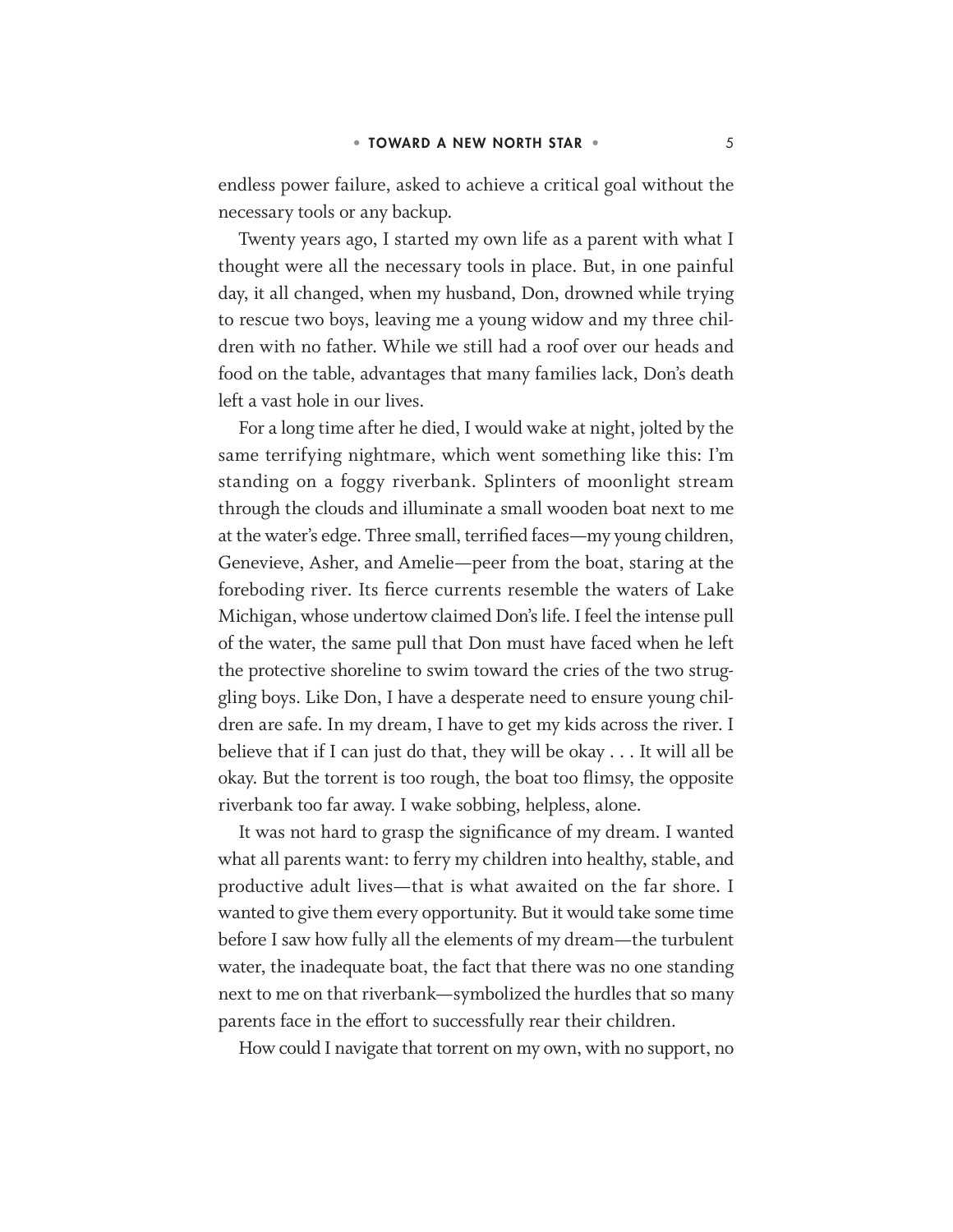help? How can anyone? Although I had been a surgeon for years and thought I had a deep familiarity with the lives of the families whose children I cared for, my struggles as a grieving, single parent gave me a new window of understanding into the challenges facing families.

## Thirty Million Words . . . and Beyond

I became a surgeon because I thought I could change lives, one child at a time. By giving deaf children cochlear implants, I give them access to sound, to hearing, and to spoken language. I want there to be no barriers to their success, and I believe restoring their access to sound accomplishes that. Sign language can provide a rich, early language environment when provided by fluent signers. The baby whose surgery I just described is now fluent in two languages— American Sign Language and English. But the reality is that more than 90 percent of deaf children are born to hearing parents who don't sign. And early in my practice, I noticed profound differences in my patients' progress after surgery. Some children excelled developmentally, others not at all. Some learned to talk, others did not. The ability to hear, it turned out, did not always unlock their full capacity to learn and thrive intellectually. I could neither accept nor ignore the disturbing disparities I saw among my patients, but I didn't understand them. Compelled to discover their cause and to find solutions, I began a journey far outside the operating room and into the world of social science.

Initially, I was inspired by pioneering research that found a stark difference in the amount of language— the actual number of words—that children were exposed to early in life.<sup>2</sup> That difference often, although not always, fell along socioeconomic lines, with more language occurring in more affluent homes and less language in homes where families have been denied access to educational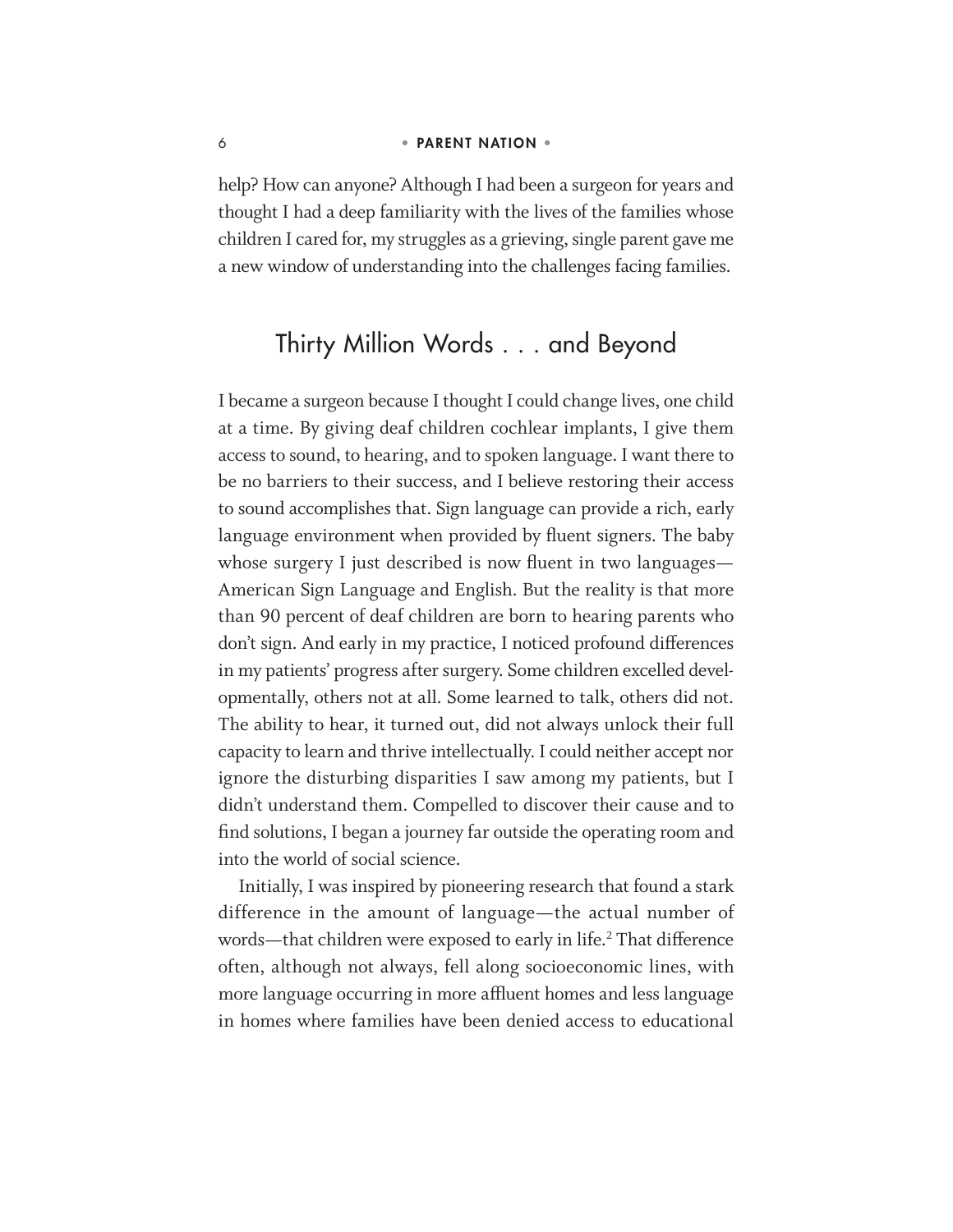opportunities, often for generations. Researchers calculated that by the time children reached their fourth birthday, there was a gap of roughly thirty million words between those who heard a lot of language and those who heard very little. Although the research was done in hearing children, it explained what I was observing in my patients. In order to fully benefit from their new cochlear implants, they needed to hear a lively stream of words every day, they needed to practice listening. The quantity and quality of the words children hear stimulate the brain. Regions that are learning to process grammar and meaning will be critical to the ability to speak and later to read. Exposure to words also affects areas of the brain that handle feelings and reason, which will help children regulate their emotions and behavior as they grow older. The more language a child hears in those early years, the more securely the foundational connections are built in that child's brain.<sup>3</sup>

Some of my patients were getting that kind of essential experience with language, others were not. As I learned more, I realized that what I was seeing in my deaf patients mirrored the population at large and that this phenomenon was the basis of what is called the educational opportunity gap. In all children, the difference in early language exposure correlates with later differences in achievement. Too often that opportunity gap results in disparities between rich and poor children.<sup>4</sup>

The research was inspiring because it was based on the idea that parents are their children's first brain architects—that every parent, through the power of their words, has the ability to build their child's brain— and that we, therefore, have to make sure that parents have the resources they need to do that. The research also accentuated the urgency of actively building the brain during the first three years of life. Those early studies weren't perfect, and their limitations became clearer over time, but I think of them now as the first sentence in what has become an extensive body of literature.5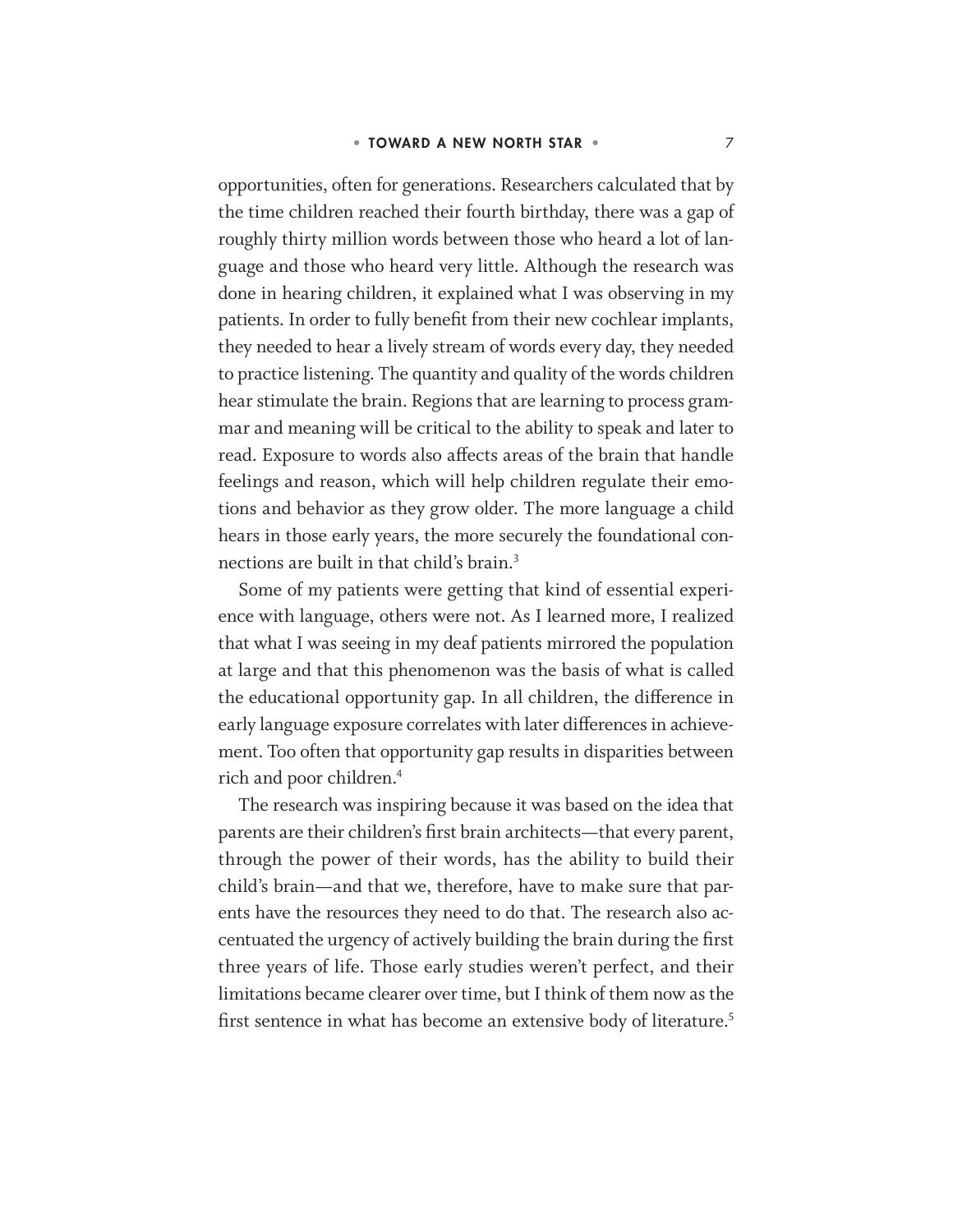The work gave me and my colleagues a relatively simple explanation of the underlying disparities to target. It gave me a critical place to start. And it was persuasive enough to pull me out of the operating room for much of each week and into the world of research and social science.

In 2010, when I launched the Thirty Million Words Initiative, now the TMW Center for Early Learning + Public Health, my primary goal was to help ensure healthy development in all children and to give every child the ability to reach his or her potential, intellectually and emotionally.<sup>6</sup> Brain science pointed the way. Everything we designed and did was based on the fact that nurturing talk and interaction between caregivers and infants lay the foundations for brain development. My team and I developed evidence-based strategies to show parents the importance of talking to babies and young children. Those strategies became the theme of TMW: *Tune In, Talk More, and Take Turns,* or what we call the 3Ts. Our work is centered on the knowledge that rich conversation is what unlocks a child's potential and on the belief that parents as well as other loving caregivers hold the key during those early years. All adults—no matter their level of education, wealth, or work— can master the essential techniques for optimally building a child's brain.

The idea, a straightforward approach to a complex problem, was intuitively appealing and a great success. It was the "magic bullet" that people were looking for and it took me to the nation's capital, where I convened the first Washington, DC, conference on closing the word gap in 2013. Soon after, in 2015, I wrote a book called *Thirty Million Words: Building a Child's Brain,* which explained what research has revealed about the role of early language exposure in the development of children's brains. It was never just about the sheer number of words; but the difference between the effects of a lot of language exposure and a little served as a memorable representation of the brain-building strength of talk and interaction. The book caught on around the world. Everyone seemed to get its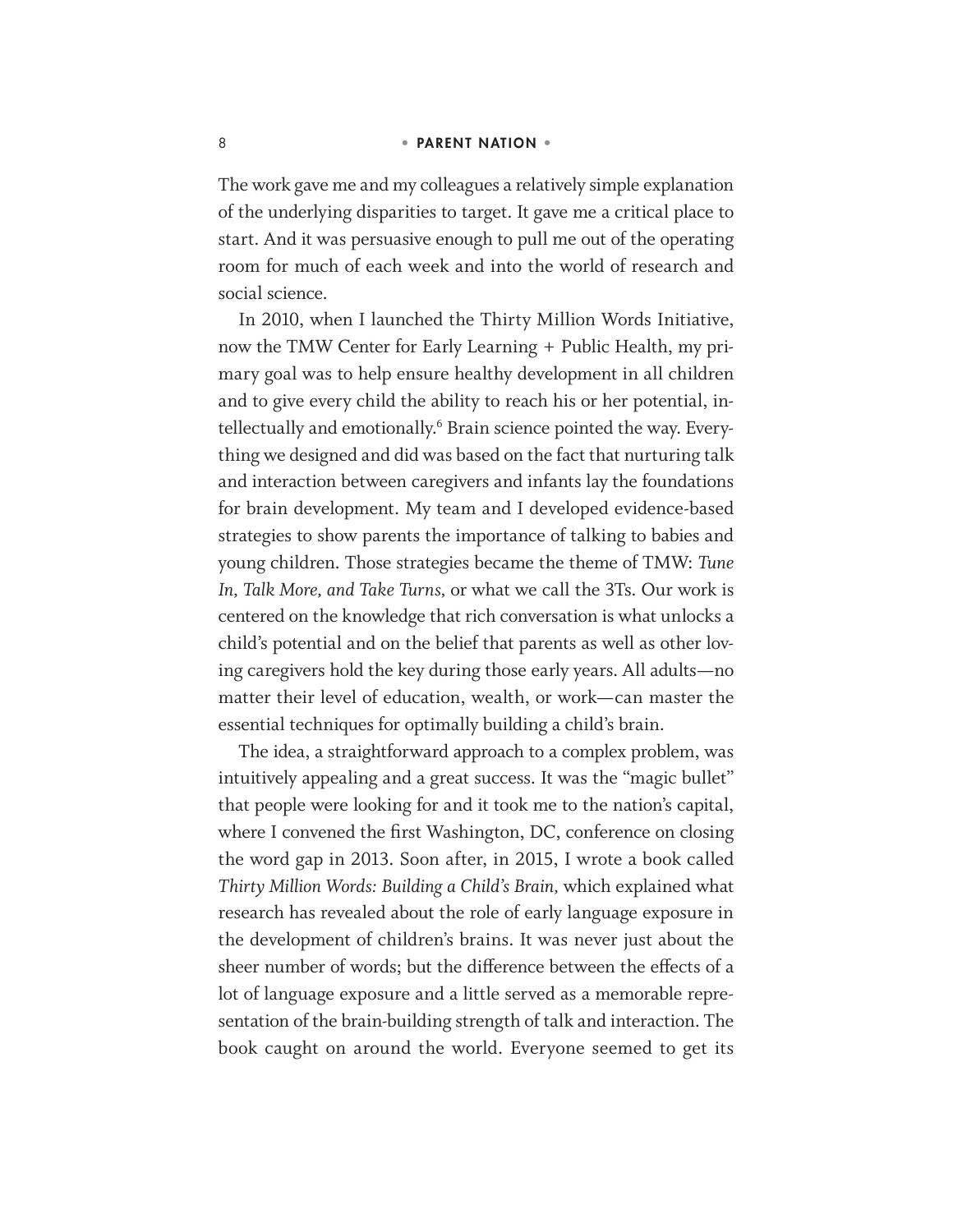message. No matter the nuances of culture, vocabulary, or socioeconomic status, people had an almost instinctive understanding of language as the key to developing the brain to its maximum potential.

Yet the more deeply I engaged in this new work, the more troubled I became. Or, to put it more honestly, the more I came to realize how naive my ideas were, limited by my own comfortable life circumstances. I had thought the answers lay in the actions and beliefs of individual parents, in their knowledge and behavior. (I still believe those elements are critical!) And it followed that the goal should be to ensure, as I put it in *Thirty Million Words*, that "all parents, everywhere, understood that a word spoken to a young child is not simply a word but a building block for that child's brain, nurturing a stable, empathetic, intelligent adult."<sup>7</sup> To that end, we were testing early language programs in randomized controlled trials—the scientific gold standard for determining what works and what doesn't. We found that, indeed, our strategies worked and the science that supports them is solid. The programs we promote at TMW can—and often do—improve the lives of children.<sup>8</sup>

But there was more to it than that. For our studies we recruited families, most of them low-income, from all over Chicago and later in other parts of the country. Our research followed children from their first day of life into kindergarten, and our programs took us into families' homes and into their lives. I was getting to know people up close and over time. The parents' enthusiasm was thrilling. They embraced the 3Ts with gusto, tuning in to their children, talking more as they went about their daily lives, and taking turns, encouraging their children to join the conversation. They wanted what we all want: to help their children get off to the best possible start. The problem was that the 3Ts took parents only so far. Real life would intrude, again and again and again.

There was Randy, who was excited to discover that talking about his love of baseball (Cubs only, never White Sox!) could help his son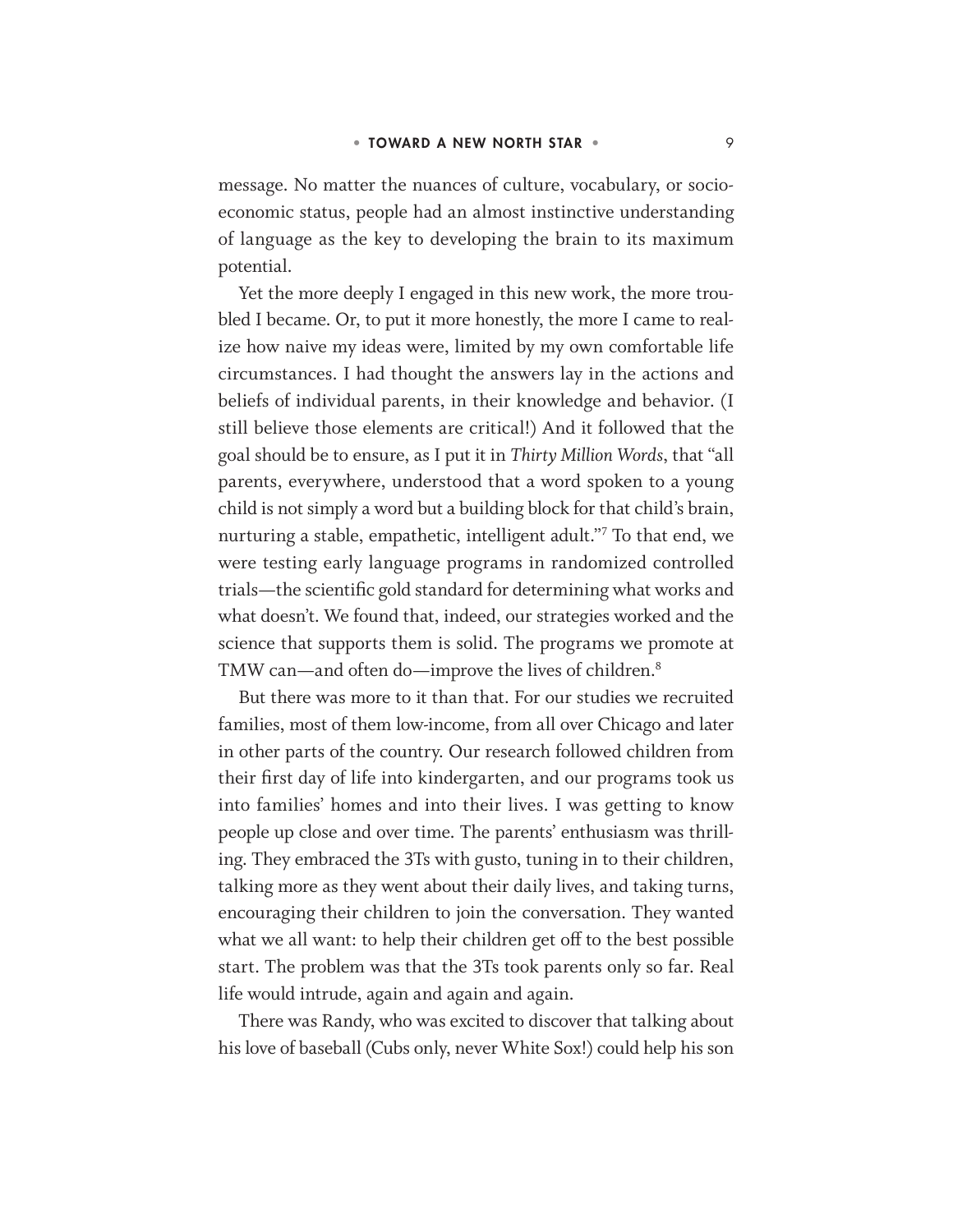learn math but who had to work two jobs and, most days, had less than thirty minutes to spend with his kids. There was Sabrina, who gave up a well-paying job to care for her husband when he got sick and whose family ended up spending over two years in a homeless shelter, where she raised her two children, the youngest still a baby, in a stressful and chaotic environment. Most searing of all was the story of Michael and Keyonna, whose son, Mikeyon, missed out on all his father had to teach him for the first five years of his life because Michael spent that time in prison waiting to be tried for a crime he didn't commit—not appealing or serving a sentence, mind you, just waiting for his case to be heard.

Parenting is not done in a vacuum. Our research could not be, either. The circumstances varied, but everywhere I looked I saw the hurdles looming in front of mothers and fathers. At TMW, we can share with parents the knowledge and skills that build their children's brains; but our programs do not substantially change the dayto- day lives of the parents who participate. The larger realities of a family's circumstances—their work constraints, economic stresses, and mental health as well as the injustices and bad luck they are subject to—all matter as much as the 3Ts for healthy brain development. They either allow for the brain-building power of talk to occur or, if they limit the opportunities for engaging in the 3Ts, they stifle it like weeds choking the growth of a garden. When I saw just how difficult parenting is in a country that does so little to support the ability of parents to facilitate healthy brain development, I knew I had to learn more. I hoped I could *do* more.

## Mirroring a Larger Problem

Reflecting on what I was seeing, I began to look beyond my patients and families at TMW to the entirety of the more than sixty million parents in the United States who have children under eighteen.<sup>9</sup>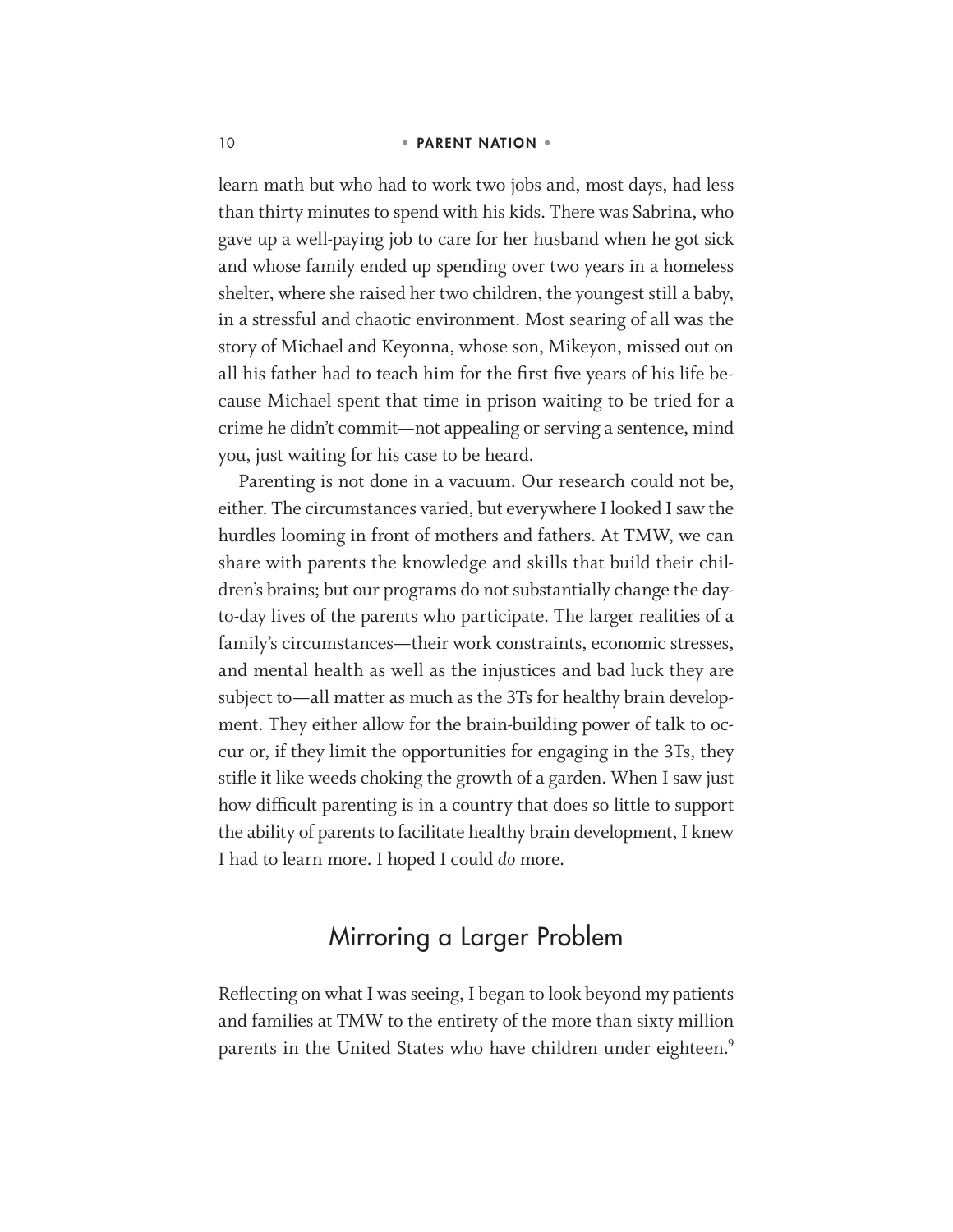And I saw how, regardless of income level, parents are being sidelined by our country's lack of family-friendly policies. I don't mean to minimize the herculean struggles of poor families or to suggest that more affluent families face equivalent challenges but to point out that society has abdicated its responsibility for *all* families. With the exception of the top 1 percent, our society makes raising children hard for everyone— and impossible for some. Some problems are obvious, others are more insidious. How is it that we spend less money on early childhood care and education than any other developed nation? By the end of 2021, why was the United States still the only one of the thirty- eight countries within the Organisation for Economic Co- operation and Development (OECD), an international body that seeks both to measure and to stimulate economic progress among its members, not to mandate paid parental leave?<sup>10</sup> The fact is that the great majority of parents have to work. Yet we have a fragmented and overwhelmingly low- quality childcare system; approximately half of Americans live in so- called childcare deserts and fewer than 10 percent of existing programs were judged high quality in a National Institute of Child Health and Human Development study.<sup>11</sup> Given that roughly twenty million working Americans have children under the age of six and that more than 70 percent of mothers were in the workforce in 2020, this means that many millions of parents do not have adequately nurturing childcare for their children during the formative early years.<sup>12</sup> For this we can thank our economy. Wages for the middle and lower classes have been stagnant for decades. "Innovative" disruption has affected everything from bookstores to taxicabs and has created employment practices directly antithetical to the needs of parents and their children. The net effect is to place a heavy hand on the scales toward what benefits employers and their shareholders and away from what benefits families. In the process, and as a direct result, inequality has dramatically increased.<sup>13</sup>

To stay afloat, some parents have to take on multiple minimum-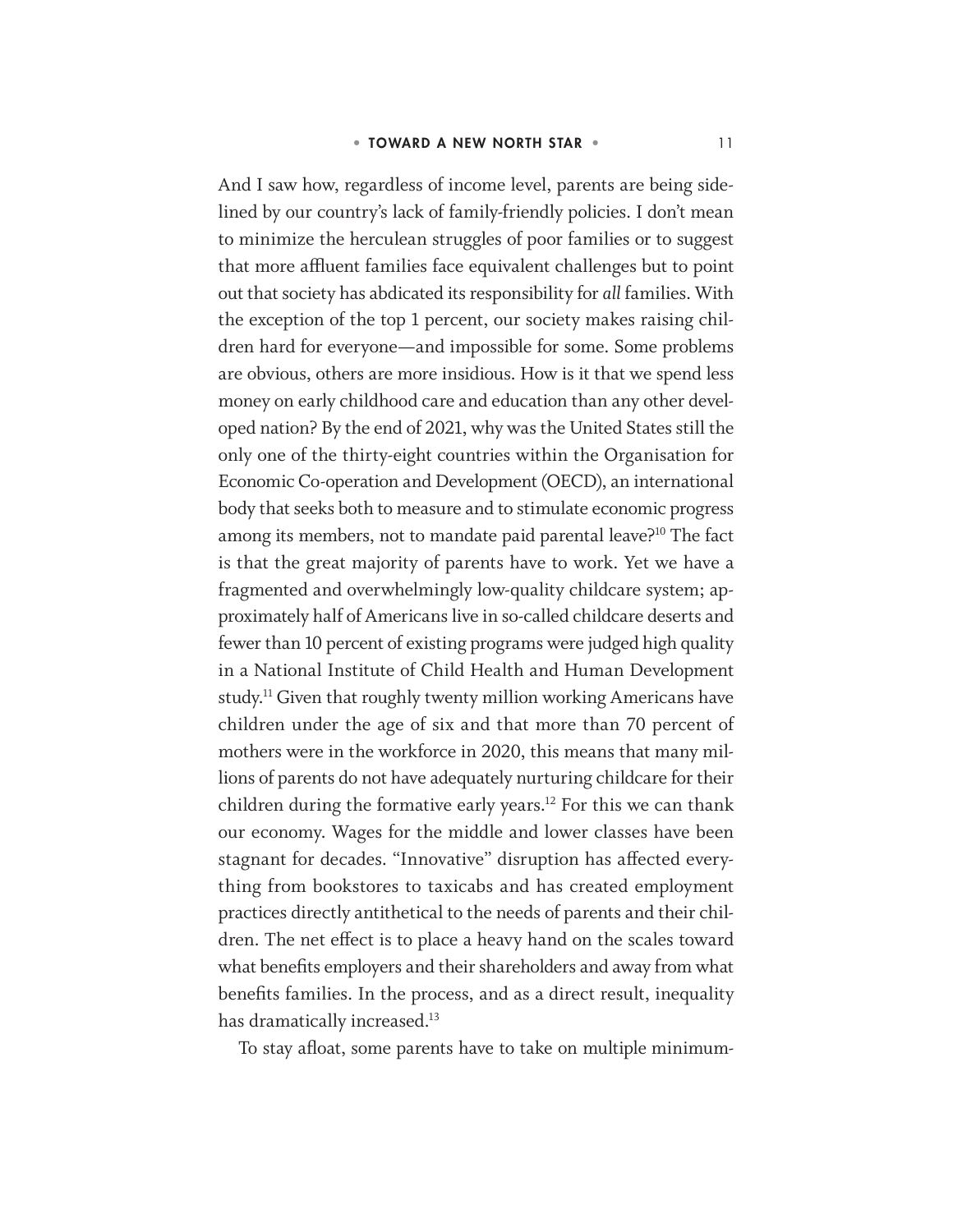wage jobs that leave them little time for their children; others have the kind of job that requires constant contact with the workplace, via phone and computer, days, nights, and weekends. Everyone ends up overworked, stressed, and disconnected from family life.

As I talked to more people—you'll hear many of their stories—I saw how thoroughly all of this limits parents' choices. No matter their political or religious orientation, employment, or educational status, they all seemed to be struggling. I met Kimberly, a pediatrician at a community health center whose daughter was born prematurely at twenty-seven weeks. Kimberly had to leave her new baby in the neonatal intensive care unit just two weeks after her birth in order to go back to work. Imagine the pain of that! But her family could not afford to live without her salary, and Kimberly's state did not mandate paid family and medical leave, nor did her job offer it. I listened to Jade, who is deeply religious and believes that a mother's place is in the home, as she explained through tears that a lack of health insurance and an inadequate family income sent her back to work at Starbucks after her kids were born, despite her dreams of staying home. And I could relate to Talia, who had two babies while earning a PhD in psychology but gave up a promising postdoctoral position when it became untenable to manage the demands of the job, the economics of childcare, and the needs of two children under four.

Despite a culture that champions "family values," our society is not centered on families. It is not built around programs and policies that protect or promote those values. Quite the opposite. We erect daunting barriers in the path of far too many mothers and fathers—from mundane issues like irregular work hours that complicate childcare to profound structural problems like systemic racism that hold back sizable portions of our population. All these barriers limit the time and energy parents can devote to the brain development of their children. The barriers are unsupportive of parents, and they are holding back our next generation.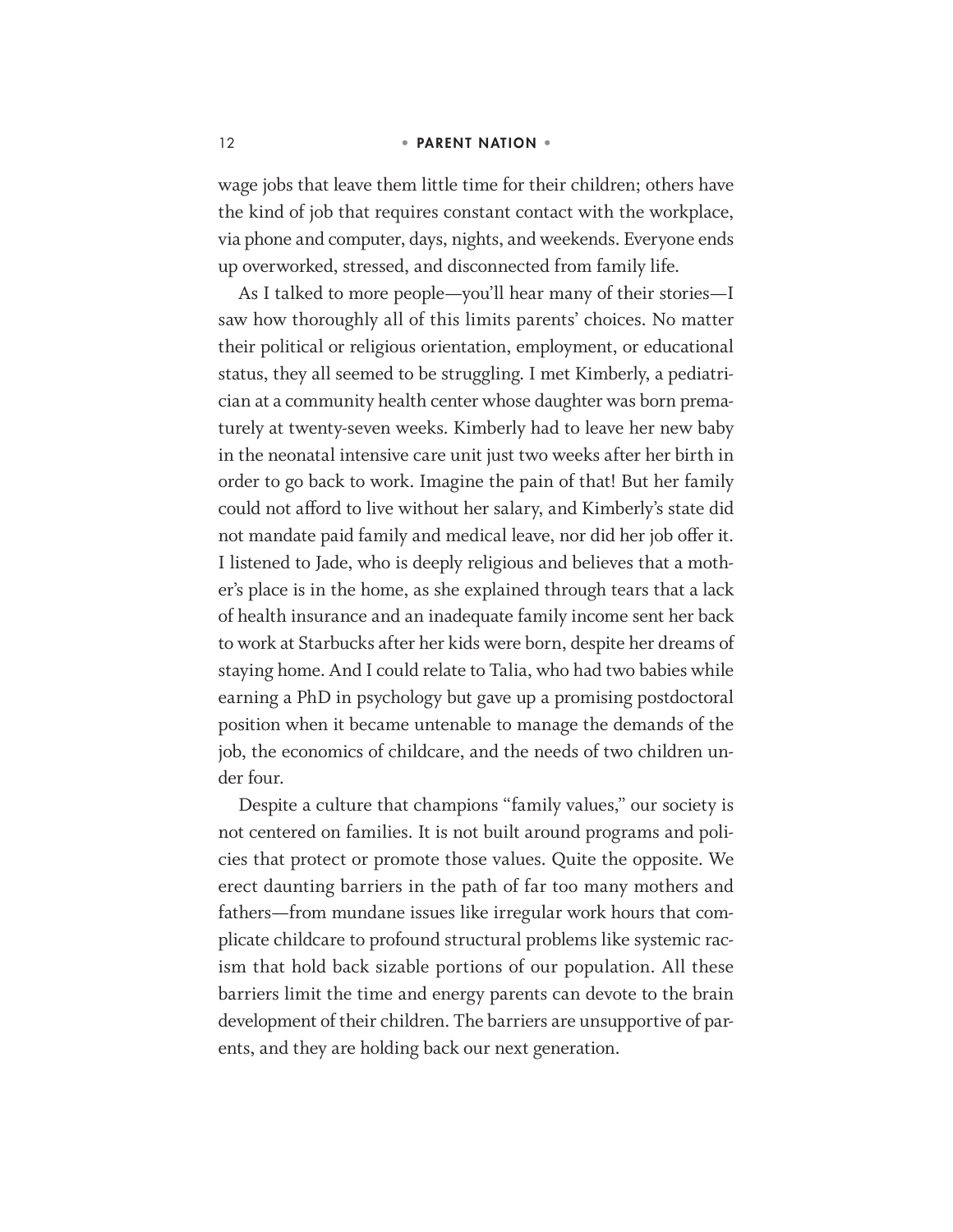There is an alarming disconnect between what we know about what children's brains need and what we have actually done to develop those brains. At the very moment when parents and children could most use help, and when that help would have an outsize influence on children's ultimate ability to learn and succeed by strengthening neural connections, society does nothing—or worse, makes things harder. When it comes to children, public attention and money have been focused on K–12 schooling. But supporting children only during these years means we have skipped over the earlier phase that is critical to laying the foundation for learning at the K-12 level. Our efforts come too late for many, who will have been left so far behind during that critical period that by the time they get to kindergarten, they may never be able to catch up. Even preschool for all, while important, is not early enough.

The first three years of life are when the brain is in its most rapid, most critical period of growth. Successful education is predicated on the ability to learn, and that ability is dependent on what happens long before a child sets foot in kindergarten or even preschool. During those early critical years, parents are left largely on their own. This is why, despite decades of effort, we have not moved the needle on educational outcomes or equity. In the OECD's 2018 international educational rankings, the United States ranks 38 out of 79 countries in math and 19 in science.<sup>14</sup> Among developed countries, ours is near the bottom of the pack. We are the richest country in the world, per capita, yet we have lost sight of what is required to give all children a strong start on the road to being productive adults.

### A Crystallizing Moment

I was already contemplating these deep- seated problems when the COVID-19 pandemic shut down the country in March of 2020. At the University of Chicago Medical Center, where I work, it was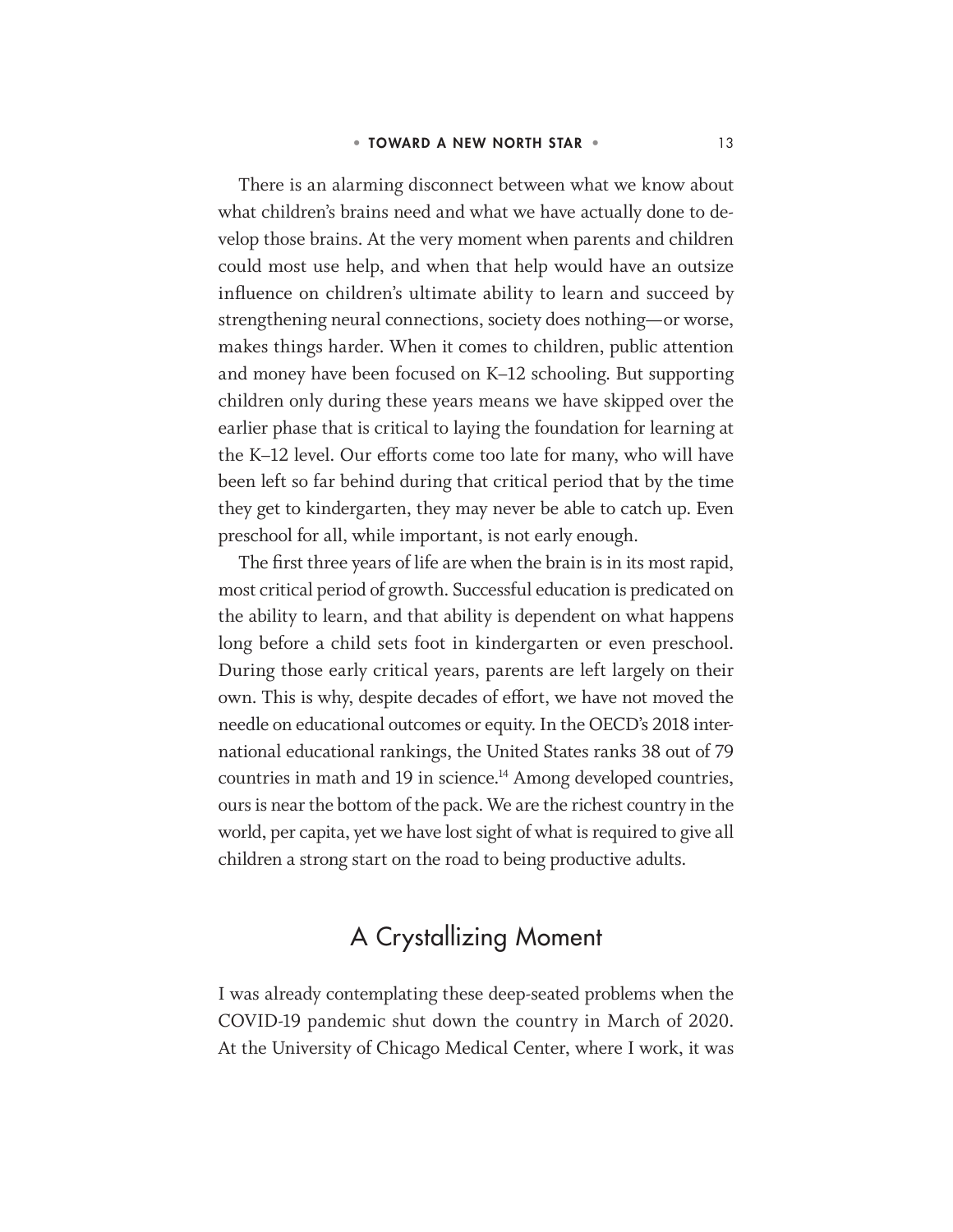all-hands-on-deck. I spent hours screening patients, talking to and corresponding with frightened people, noting their symptoms, and advising them on whether or not to go to the hospital. When I was on call as an ear, nose, and throat surgeon, my medical specialty meant I was working on the areas of the body— the nose and mouth—where the risk of transmitting the virus was highest. (The first doctor to die of COVID in China was an otolaryngologist like me.)<sup>15</sup> One difficult day I treated a man in his early forties who could not breathe on his own and needed a tracheotomy. Normally, that's a routine procedure to provide a surgical airway, but during COVID, it became a high-stakes procedure that required me to call in two chief residents to help. The medical side of the experience was exponentially harder than usual because of the anxiety and extra protocols COVID brought, but the human side of it was harrowing. As I stared at the man's thin, wasting body, I could see only hints of the strong construction worker he had been just a few weeks before. I knew his mother had already died from COVID-19 and that his wife was also sick and hospitalized in another unit. I had to wonder who was taking care of their young children and what would become of this family, which was being torn apart by this terrible disease.

And then, on April 21, more than a month into the pandemic, I got a text from Nelson, one-third of my operating room A-team.

Pls pray for Gary Rogers. He was intubated today.

I was so shocked I could barely breathe. Because of the pandemic, we weren't performing elective surgeries, so we hadn't seen each other in a few weeks. But Gary, tall and strong with a quick wit and quicker smile, had been a warm, steady, supremely capable part of my life for years. Both Gary and Nelson had been OR nurses at Comer Children's Hospital within the University of Chicago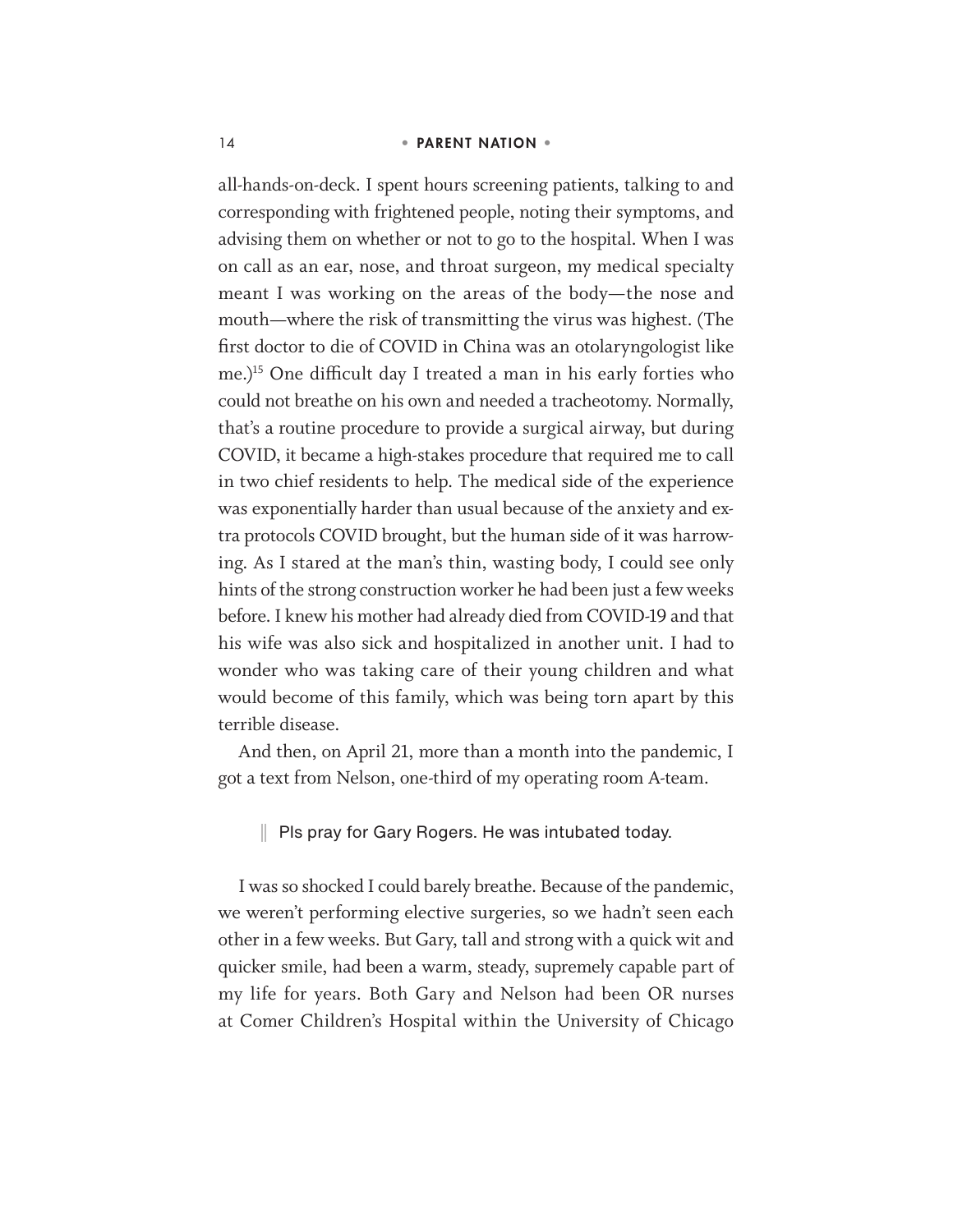Medical Center since it opened in 2005. It was while at his second job, caring for dialysis patients—work he took on to help his daughters pay for college—that Gary contracted COVID. As a fifty-eightyear-old Black man, he was in a demographic group that seemed to be at higher risk of serious illness. And I knew as well as anyone that at that point in the pandemic, as doctors were scrambling to understand how to treat this new disease, once someone required a ventilator, the prognosis wasn't promising. I feared Gary was going to die.

After more than a month in the intensive care unit and two weeks on a ventilator, Gary was left with generalized muscular atrophy and cardiomyopathy and had to spend several weeks in rehab before he was strong enough to go home—and ultimately to return to work. When we reunited in OR4 for our first cochlear implant surgery late in June, I was flooded with relief to have Gary, Nelson, and Robin (who had had a milder case of coronavirus) back together.

For a time, I took comfort in the thought that at least children were relatively immune to the virus. Alas, that was wishful thinking. Some did get sick (especially once the Delta variant of the virus arrived), many lost parents and loved ones, and nearly all suffered terribly from the loss of in- person schooling. The effects of the pandemic on children are still being calculated as I write. But within all the trauma and hardship of the pandemic, a sliver of positive news emerged. Even in the face of the extraordinary stresses the pandemic created—in many cases precisely because of those stresses many families reported spending more time together. That was certainly true for me. With my kids (now in high school and college) in the house all the time, we had more family dinners than we had had in years. Even for families who suffered job losses, the pandemic's social safety nets helped some to cushion the blow and allowed families to enjoy being together. In March 2020, Congress's first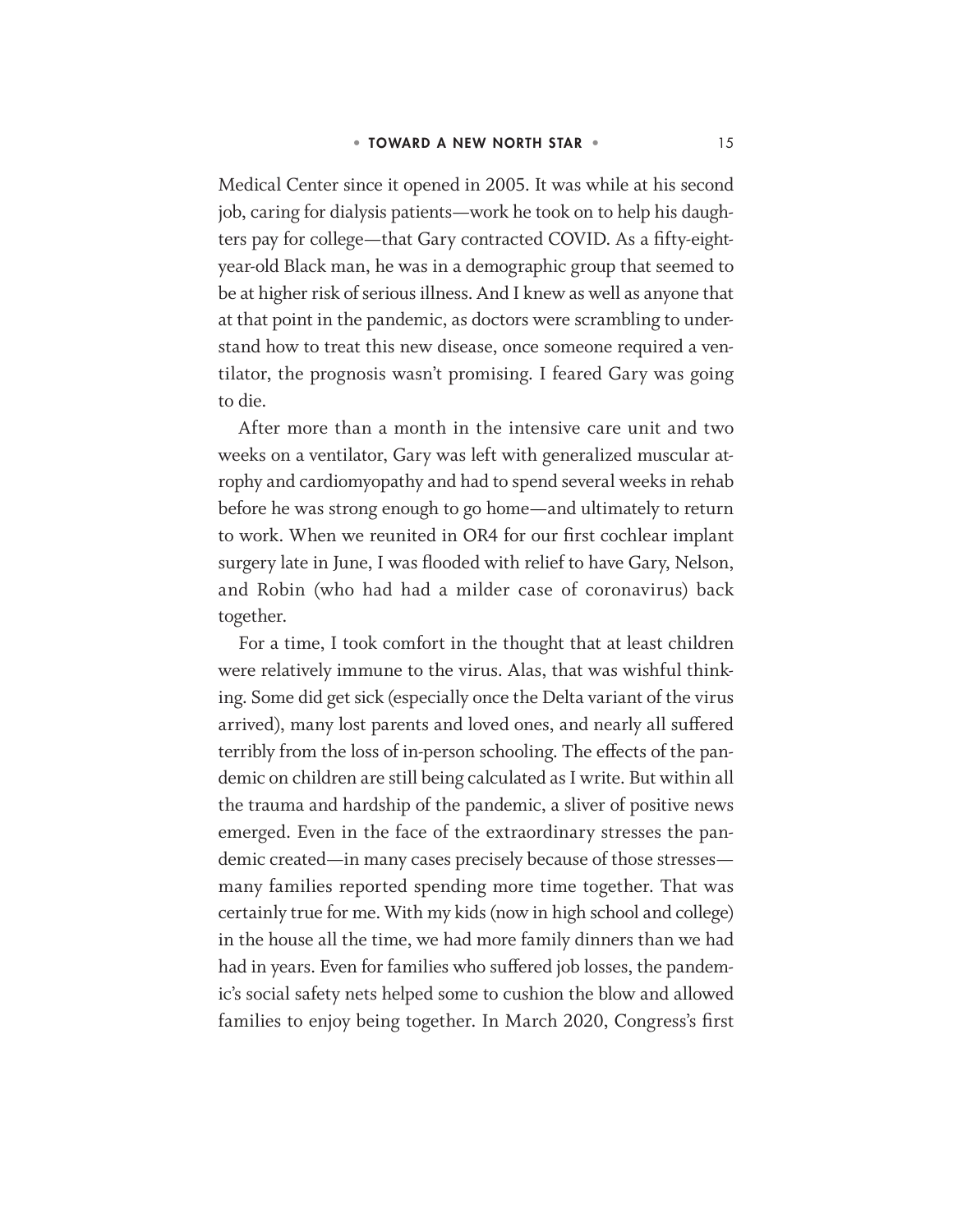relief bill, the \$2.2 trillion CARES Act, replaced lost income for many workers, even those without unemployment insurance. Several more relief bills followed. They included, among other things, more direct payments to families and increased child tax credits. According to a study of recipients of the first round of pandemic aid, many of those who got those checks reported more positive parent-child interactions than those who didn't get checks.<sup>16</sup> But here's the rub: Parents were able to engage in conversations with their kids, to be there for their children and nurture their young brain cells, because the world had just about come to a complete stop. That is not real life. And the family conversations sometimes came at the cost of paychecks and financial security. That is not tenable. Eventually, most of the parents who were working remotely would have to return to the office, at least part-time, and the parents who were out of work would find new jobs. They had to. What would happen to family time and parent-child interaction then?

We can no longer deny how thoroughly entangled our private family lives are with our economic lives. Parents cannot work if their children do not have a safe place to spend the day. In the pandemic, schools closed and our already inadequate childcare system all but disintegrated. Two-thirds of childcare centers were closed in April 2020 and one-third remained closed in April 2021.17 Even the Federal Reserve began to worry that childcare might be the broken leg of the economic stool that would make it impossible for the country to right itself.<sup>18</sup>

Parents were left on their own. Anxious and exhausted, they were called on to manage every aspect of their children's lives— to be teachers, coaches, therapists, and camp counselors— all day every day for the better part of a year in many places, longer in others. Even among those who didn't lose their jobs, millions ended up quitting (mostly mothers) or cutting back on work hours (again mostly mothers).19 Doing it all was unsustainable. The pandemic was like a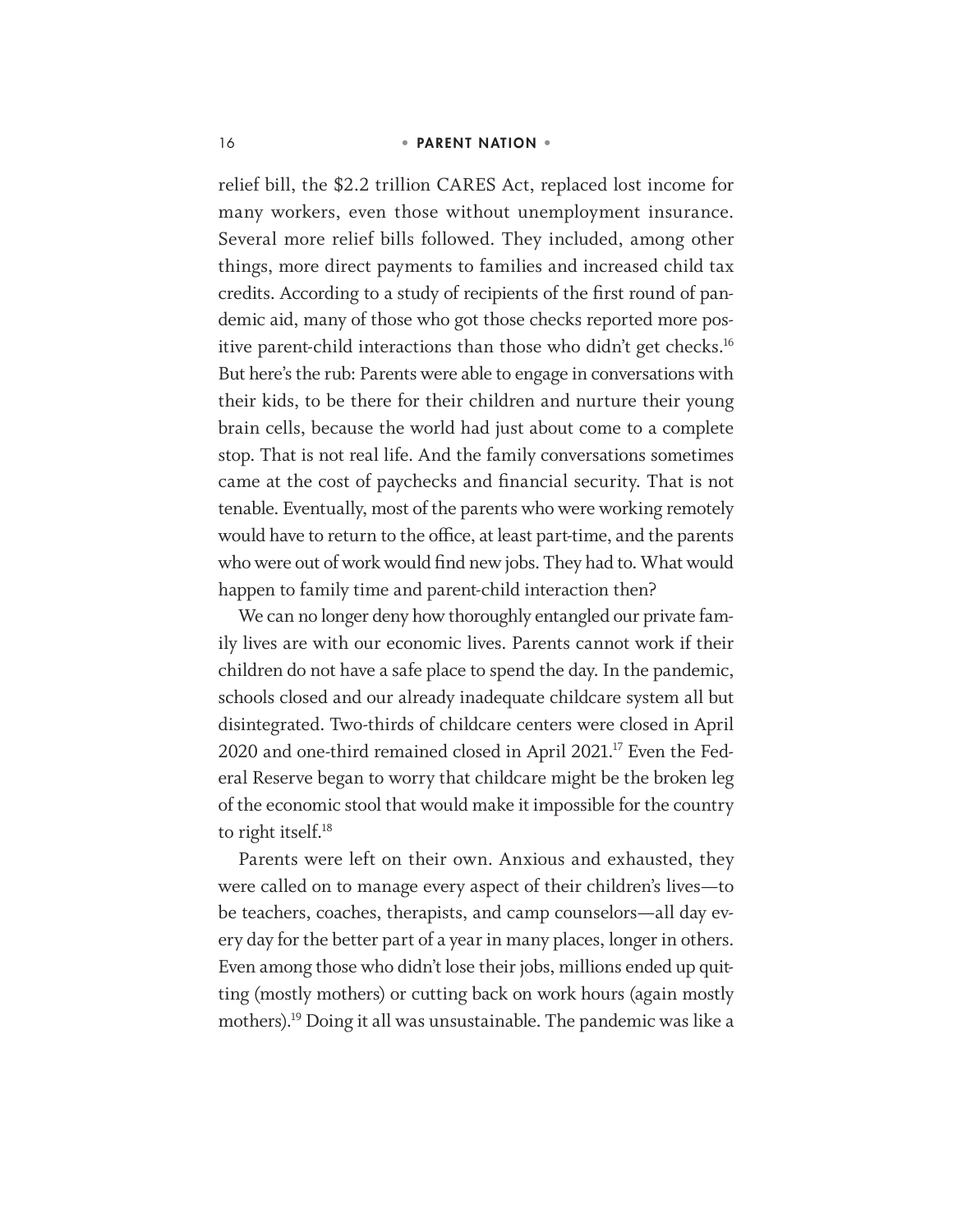powerful earthquake with lingering aftershocks that showed just how shaky our nation's infrastructure of support for parents and, therefore, for children really was.

COVID was a crystallizing moment for me. As I watched its effects reverberate through the long months of distancing and difficulty, I was reminded that extreme situations can be clarifying. They show you what works, they show you where the weaknesses are, they show you what really matters. You cannot push pause on the work in progress that is a child's brain. And the pandemic was a forceful reminder that no one is meant to parent entirely alone. It really was the worst-case scenario from OR4, as if the power had failed, there was no oxygen or light, *and* the A- team had left me. (Gary nearly did!)

The pandemic also made plain that our current approach to children and families is both shortsighted and expensive. There was already plenty of evidence of that before the pandemic if you looked for it. Not investing in early childhood is estimated to cost our country billions. There is a cost to children, a cost to parents, and a cost to society. Economist and Nobel Laureate James Heckman of the University of Chicago has calculated that investments in programs supporting children from birth to age five (even programs that are very expensive in the short term) deliver a 13 percent annual return to society through better education, health, social, and economic outcomes well into the adulthood of the children served.<sup>20</sup> A failure to invest, on the other hand, means society ends up losing money because, without the preemptive protection of strong early childhood development, it must ultimately spend more on such things as health care, remedial education, and the criminal justice system. In short: If we don't invest in children from the earliest days of their lives, we—and they—do not just lose out on reaping the rewards of that investment, we pay a severe penalty for our failure. Consider this: A much-cited report by ReadyNation found that the overall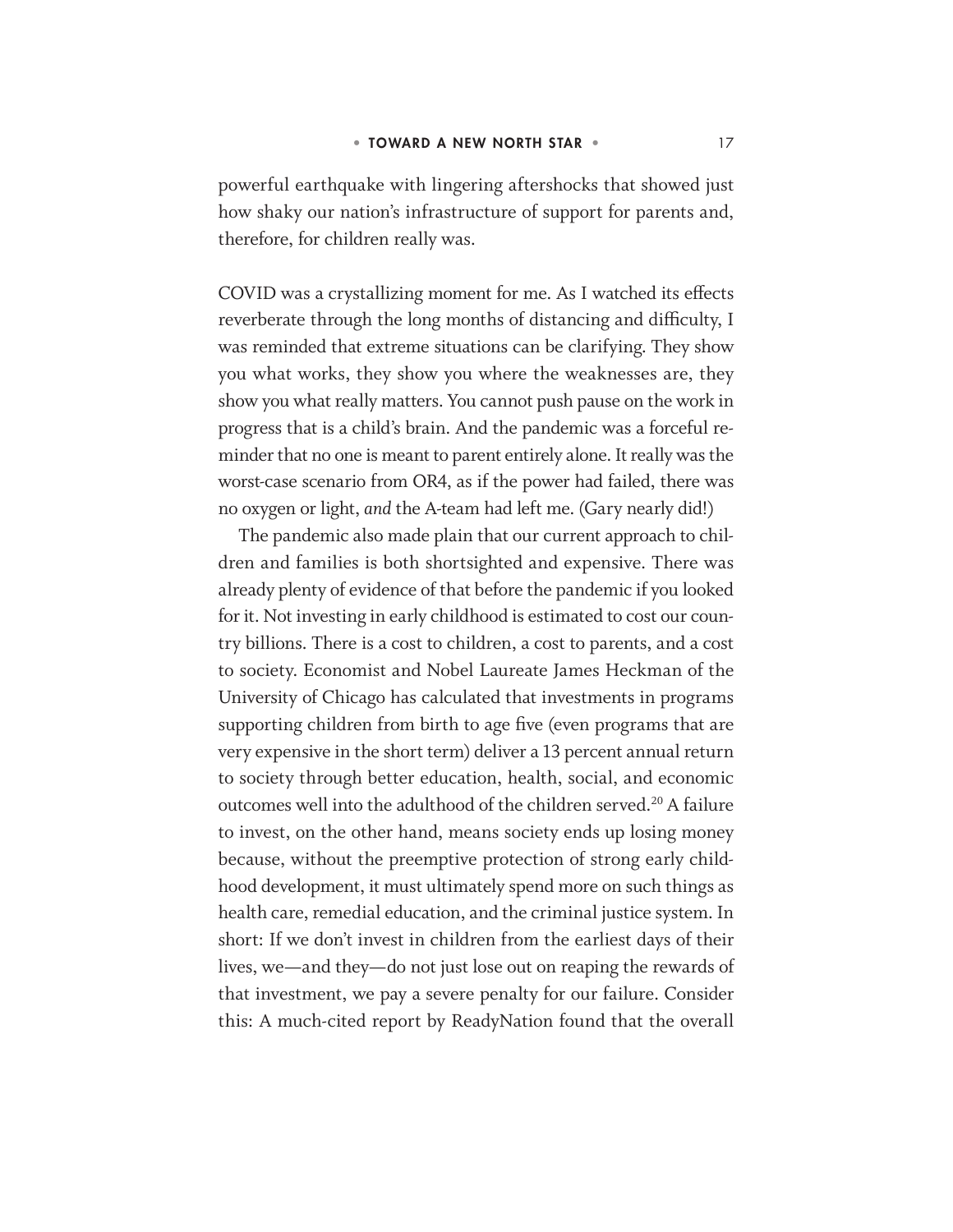cost to society of childcare issues is \$57 billion a year and that the direct cost to employers is \$12.7 billion. It has also been estimated that if American women stayed in the workforce at a rate similar to Norway's, which has government-subsidized childcare, the United States could add \$1.6 trillion to the GDP.<sup>21</sup> Parents cannot work if there is no one to care for their children.

## The Myth of Going It Alone

How did we get to this wholly untenable situation, where each parent stands alone on the dark riverbank? Where the dangerous currents and inadequate boats of my dream are made manifest in the hard realities of daily life? Where each parent's shoulders sag under the weight of the load? Somehow the centrifugal force of our societal choices flings children and parents to the outer reaches of our priorities instead of putting them at the center.

A string of deliberate political decisions, sins of omission and unintended consequences are to blame. But one consistent theme runs through the choices we have made as a society: the mythic idea of American individualism. The roots of this idea reach to the nation's founding, to the colonial settlers and western pioneers who *had* to go it alone. Tough and independent, they made their own way because there was no alternative. We have been celebrating them ever since, even though our circumstances today are very different. Individualism perpetuates going it alone as a virtuous ideal. Expecting societal help is seen as a form of weakness, an admission of failure. And since the ideal of individualism is bound up with our ideas about the sanctity of our right to make our own decisions about our families and how we want to parent, such support is deemed inimical to liberty and freedom. At least that is how the story goes.

A key element of such thinking is the concept of parental "choice," which has been held up as sacrosanct, as the source of all parental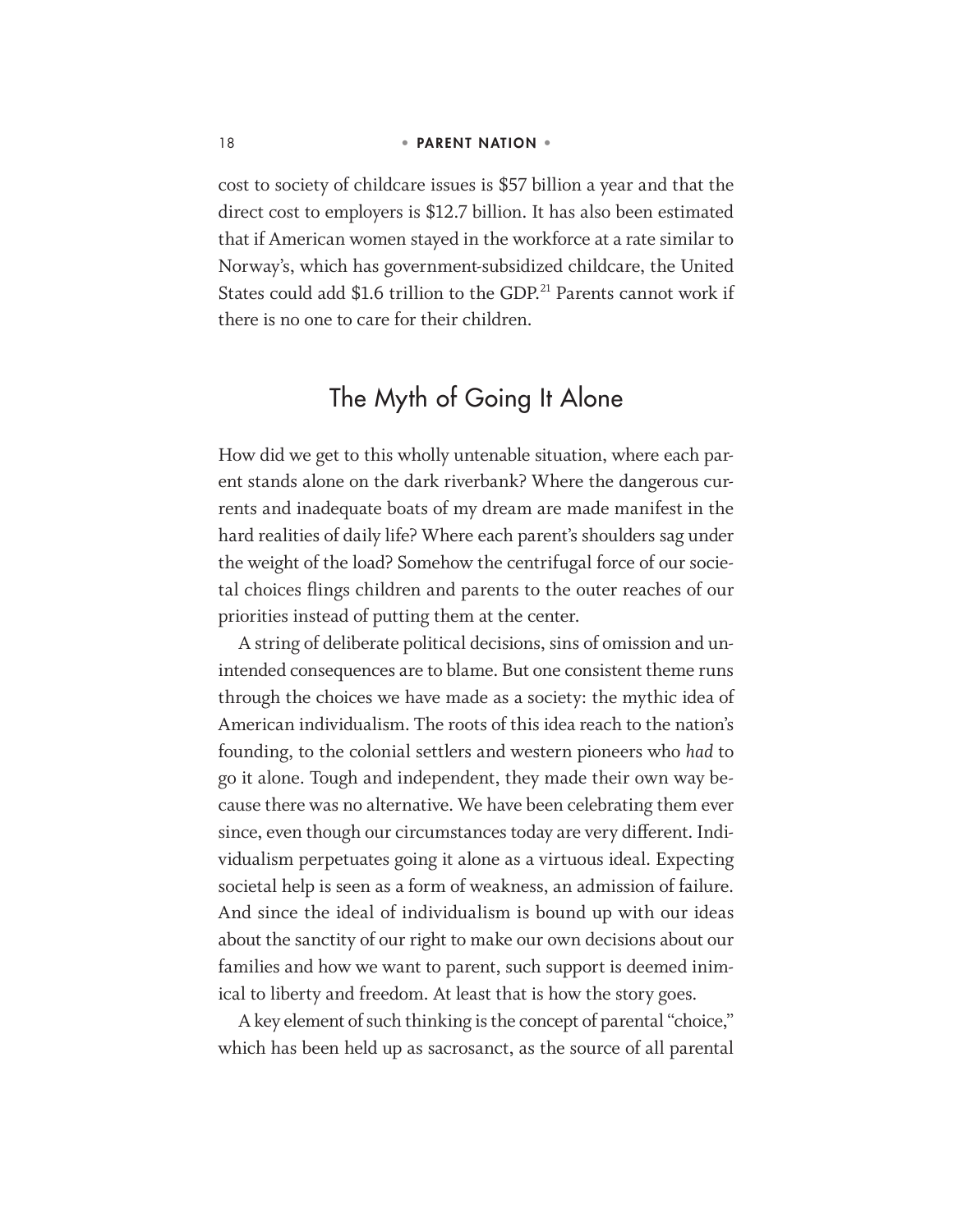authority. Anything else is considered un- American. The result has been to convince parents that they should be able to shoulder the enormous responsibility of early childhood care, development, and education on their own without formal support. Indeed, they should *want* to do so, should see it as a manifestation of their freedom to make decisions about their family life without interference.

As parents, we (especially moms) have internalized this propaganda. Burdened by guilt, most are managing a delicate balancing act, struggling to make it work, yet forever feeling inadequate, unable to live up to the ideal we imagine we should achieve. Occasionally, we get glimpses of an alternate universe when one of our own escapes the madhouse of the United States to another, saner country and finds that it really doesn't have to be this way. The popularity of *Perfect Madness* by Judith Warner and *Bringing Up Bébé* by Pamela Druckerman, both bestselling books that note the ample state-financed resources for parenting in France, reveals a desire for things to be different. And they could be.

In many other countries, support for family and parenting is increasingly recognized as an important part of social policies and investment packages aimed at reducing poverty, decreasing inequality, and promoting positive parental and child well-being. UNICEF is advocating for at least six months' paid leave for all parents, safe and comfortable public and workplace locations for women to breastfeed, and universal access to quality, affordable childcare from birth to the first day of first grade.<sup>22</sup> But here in the United States, we seem to have bought into the status quo idea. That, and perhaps our personal sense of failure as parents, keeps us from demanding more support from society. We are convinced we should be able to do this on our own and feel guilty about asking for help. I see this among my fellow physicians, my patients and friends, and the TMW families. I see it on the left and on the right, among the affluent and the poor. Few are spared.

In reality, choice and individualism for parents are myths—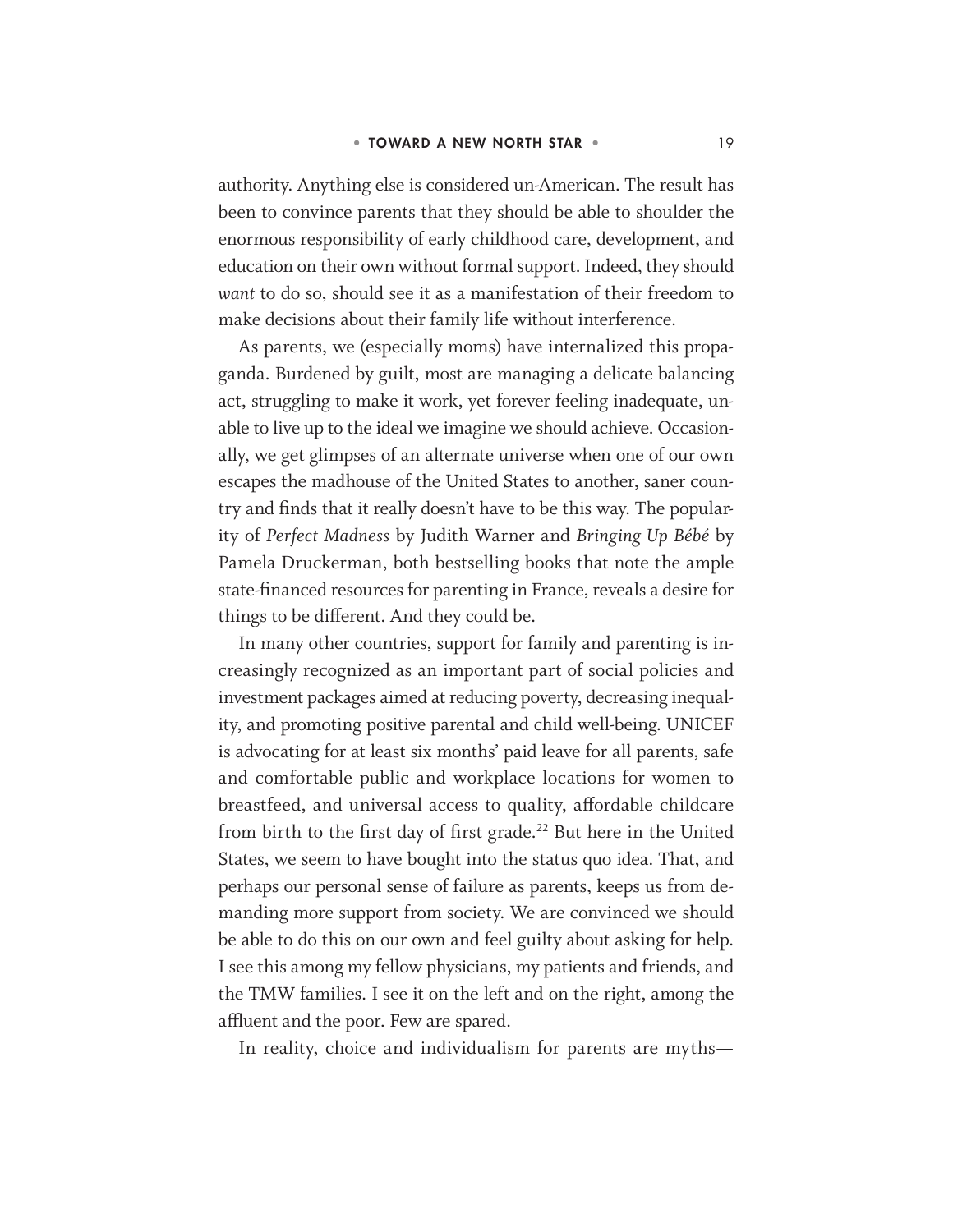convenient for those who wish to abdicate responsibility for offering support, horribly inconvenient for those who buy into the myth and suffer as a result. "Individualism" in parenting is more fantasy than reality, and "choice" borders on being an outright falsehood, implying as it does the availability of multiple options. In truth, most parents have few options and therefore not much to choose from, so how can we call that "freedom of choice"? Without support, there is no such thing as true choice. And you know what? In real life, except in a pandemic, almost no one actually parents alone. The reason the proverb "It takes a village" resonates is because it is true. Caring for children with zero help or community support is practically unheard of. There have always been grandparents, and aunts and uncles, and older siblings. There have always been neighbors and friends. There have always been other parents. Even pioneers circled the wagons to keep each other safe. We have offered each other advice, babysitting, moral support, and commiseration. We have been in it together. But valuable though they are, these private sources of support are not enough. Support systems are wonderful, but publicly financed and society-wide supportive systems are critical. We need more, and we should expect more, of our society.

## Our Guiding Stars

Today we are in the midst of a public health crisis— one that goes far beyond the pandemic and will long outlast it unless we do something about it. Unlike COVID-19, it's a problem for which there is no vaccine. The lifelong impacts of early brain development are an invisible fault line running through society, magnifying and threatening to make permanent the disheartening inequities we see in our world. Multiple interwoven power structures, of economics, class,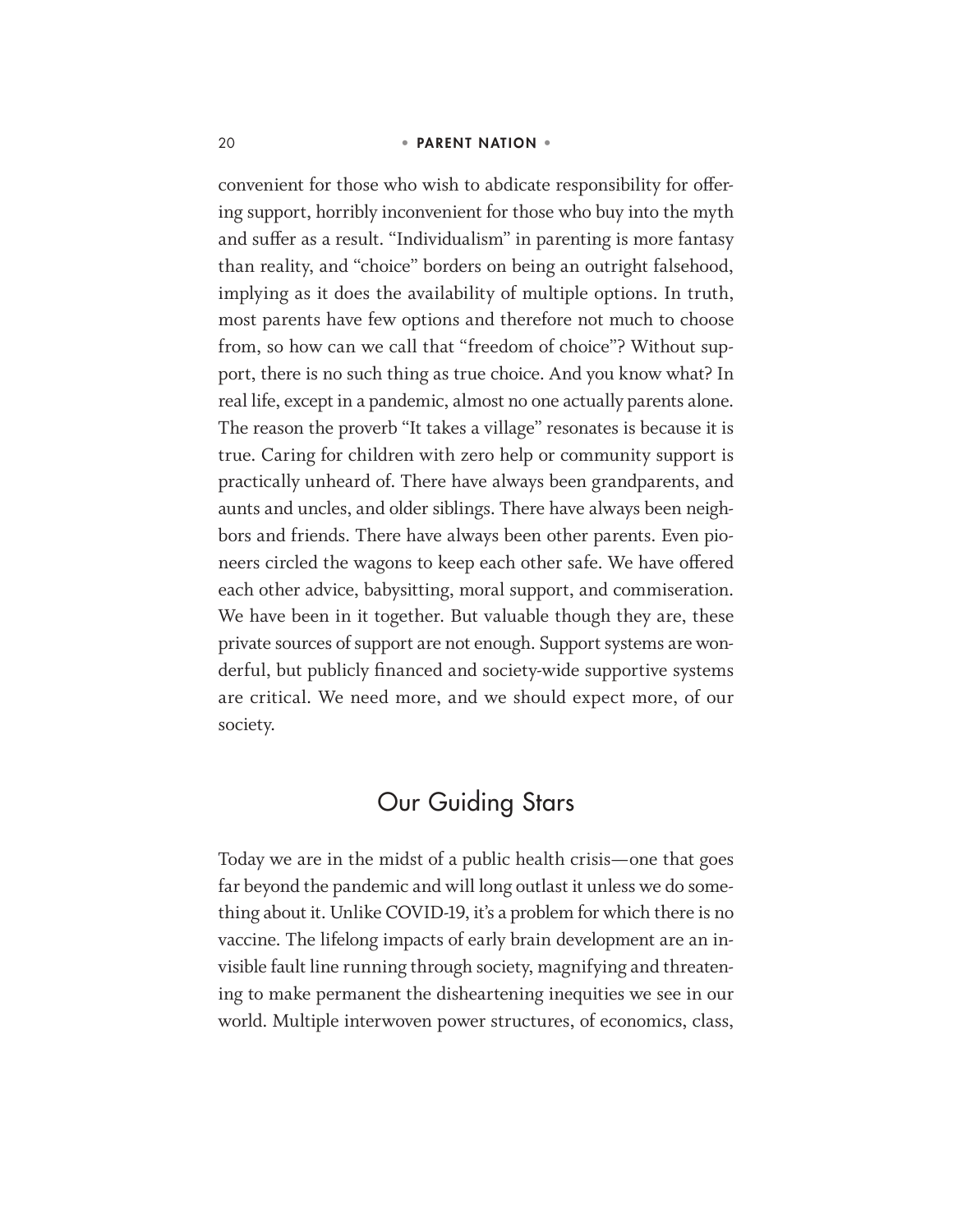and race, ignore or actively undermine the ability of millions of parents to provide the stimulating, language-rich early learning environments they so desperately want their children to have.

In other words, the disparities that plague our nation begin far earlier in a child's life than most people realize. We are suffering from an invisible epidemic in the form of unequal opportunities for the early brain development that all children need to achieve their innate promise.

Sometimes the enormity of this crisis, the same one that pulled me from the operating room, is overwhelming. I once again feel as I did in my old dream, that I am standing on the dark riverbank. That we all are. But I'm also reminded of the words of Dr. Martin Luther King Jr. in the midst of the battle over civil rights that gripped this country in the 1960s: "Only when it is dark enough can you see the stars."23 And I do see. I see with clarity two separate but inextricably intertwined ideas that allow us to move forward.

First, science gives us a road map. Just as it tells us what to prioritize individually as parents, it can show us where to go societally as well. It can lay out the coordinates that will lead us toward healthy brain development for all children. That goal, laying the foundation for optimal brain development, should be our constant guide. It will keep us focused on where we want to go as we set out to transform our society into one that makes its future citizens its focal point.

The science of brain development tells us to begin when learning begins, not on the first day of school but on the first day of life. Even in the womb, babies learn to recognize their parents' voices. 24 Timing is everything. Neuroplasticity, the brain's incredible ability to organize itself by forming new neural connections throughout life, is at its peak between birth and the age of three. Brain circuits are a use-it-or-lose-it proposition. While our brains remain plastic throughout our lives, they will never be more so than in the magical and essential early years.25 To capitalize on this time, the all-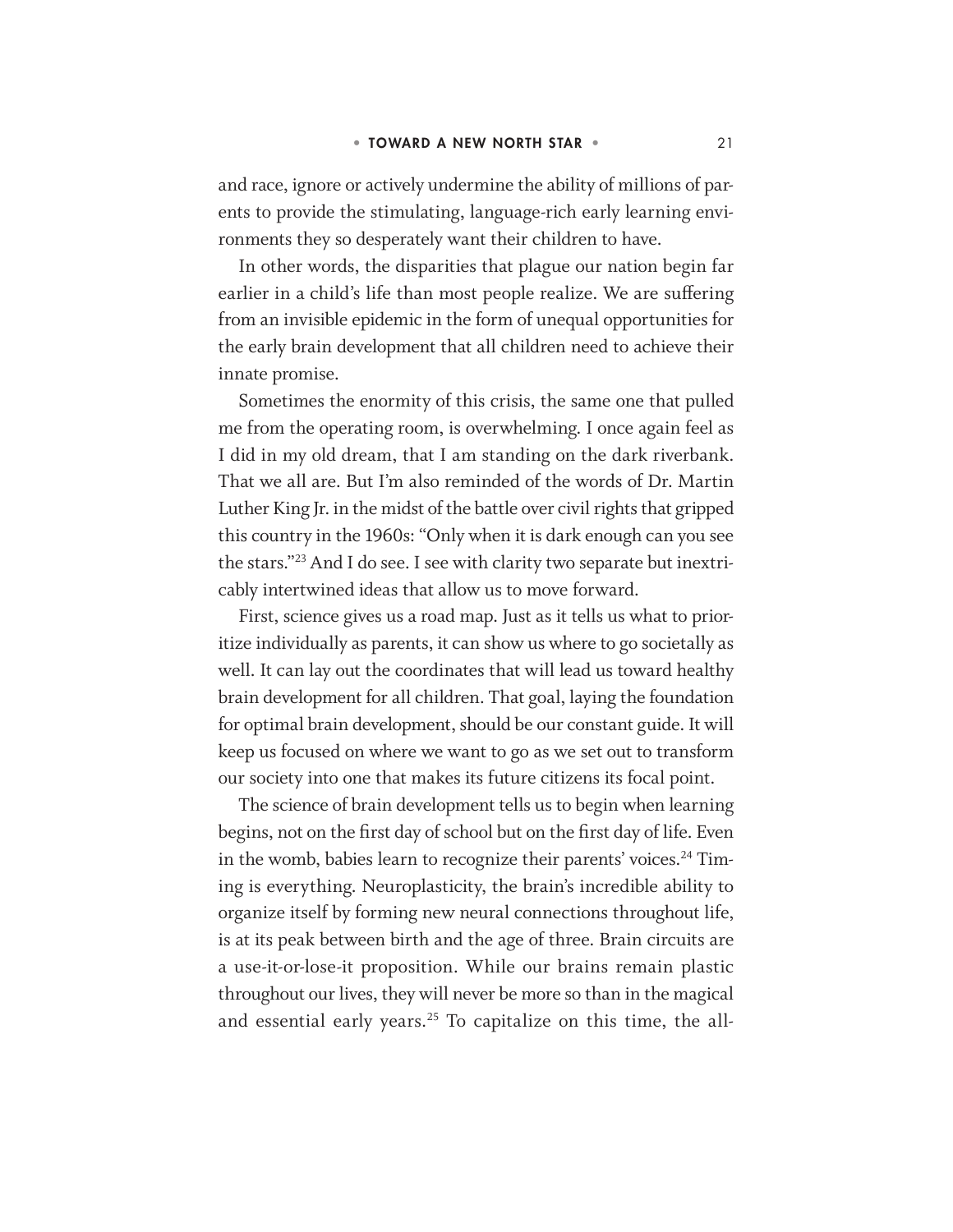important first step is rich conversation. It is often called serveand-return, the back-and-forth of parents interacting with their children. Talking, smiling, pointing, responding— that nurturing interaction is powerful enough to help children move forward and develop two critical sets of skills that will allow them to succeed in school and in life. It delivers cognitive skills, the kind found on intelligence and aptitude tests: reading and writing, numeracy, pattern recognition. And it builds noncognitive, or "soft," skills like grit and resilience. In other words, nurturing interaction builds the whole brain.<sup>26</sup>

Neuroscience shows us that environment matters, too. Stable, calm environments foster socioemotional skills and executive function; disruptive environments impede their development.<sup>27</sup> Our society robs too many families of the opportunity to provide healthy environments. Illness. Poverty. Homelessness. These afflictions and others can trigger instability, and the resulting toxic stress becomes a risk factor endangering healthy brain development. When the ultimate development of a child is hampered, we all lose. Our future society will be made up of the children being reared today; therefore society should be helping to lay the foundation for optimal development of all its children.

If the science of the brain is our road map, it is parents who do the steering. That is the second critical point. Parents are the captains of their families' ships, manning the helm. But every captain needs a crew. It is time to reject the myth of individualism as justification for failing to provide societal support. That makes about as much sense as my walking into OR4 without my A-team. Having that A-team there does not diminish my control of the room. When parents hand me their child at the red line, they know exactly who is holding the scalpel. They are also glad to know that I have backup. Working together with me at the helm, my team and I get the job done. Having backup doesn't make me any less a surgeon, just as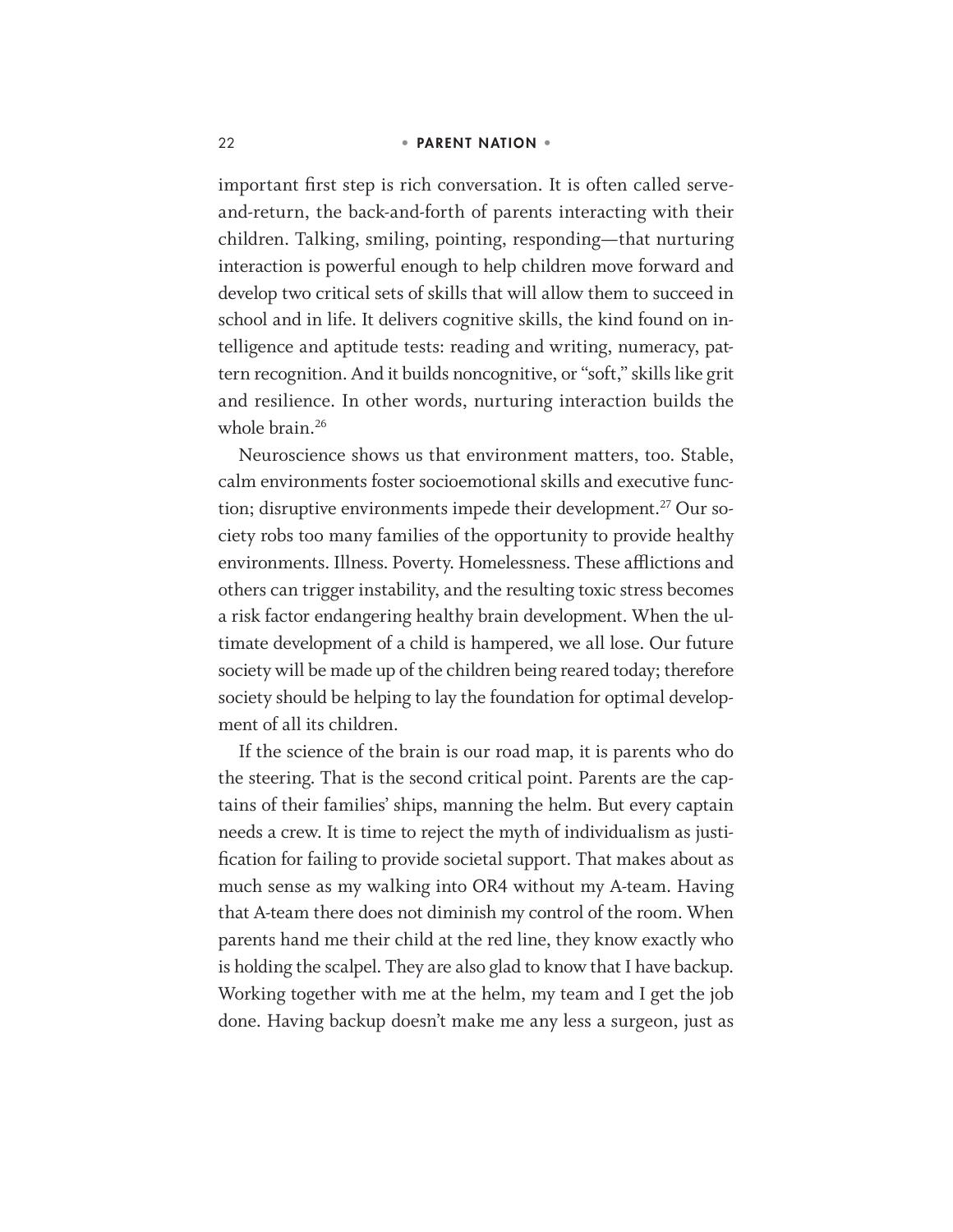living in a society with family-friendly supports doesn't make a mom or dad any less a parent or any less in charge. Parents need true choice. They need authority *and* backup.

### Building a Parent Nation

That's why this book about the importance of foundational brain development is called *Parent Nation*. Parents are the guardians of our future well-being. They should be recognized as the guardians of our present as well. Mothers and fathers are ordinary people not one is endowed with superpowers—yet they accomplish something extraordinary when they raise children successfully. Parents are the architects of their children's brains and thus also the architects of society'*s* future. It is only when we create a movement to support parents on their journey that we as a society can support the needs of early childhood. Loving mothers and fathers do not need a PhD or expensive gadgets to do an excellent job at supporting early brain development and building our future citizens. They need easily acquired, basic knowledge about how best to foster critical neural connections. They need time with their children to nurture those connections. They need high-quality childcare that complements their efforts. They need to be able to provide children with stress-free homes. And they need support for this formative endeavor from employers, from communities, and from policy makers—that's who I mean by "society."

When I wrote my first book, I thought that just knowing and understanding, and having others know and understand, the powerful brain science would be enough to bring about meaningful change. I was wrong. Real, essential change will occur only when there is a concerted, collective, national effort to bring it about. What we need is to recognize that we can lighten the parenting load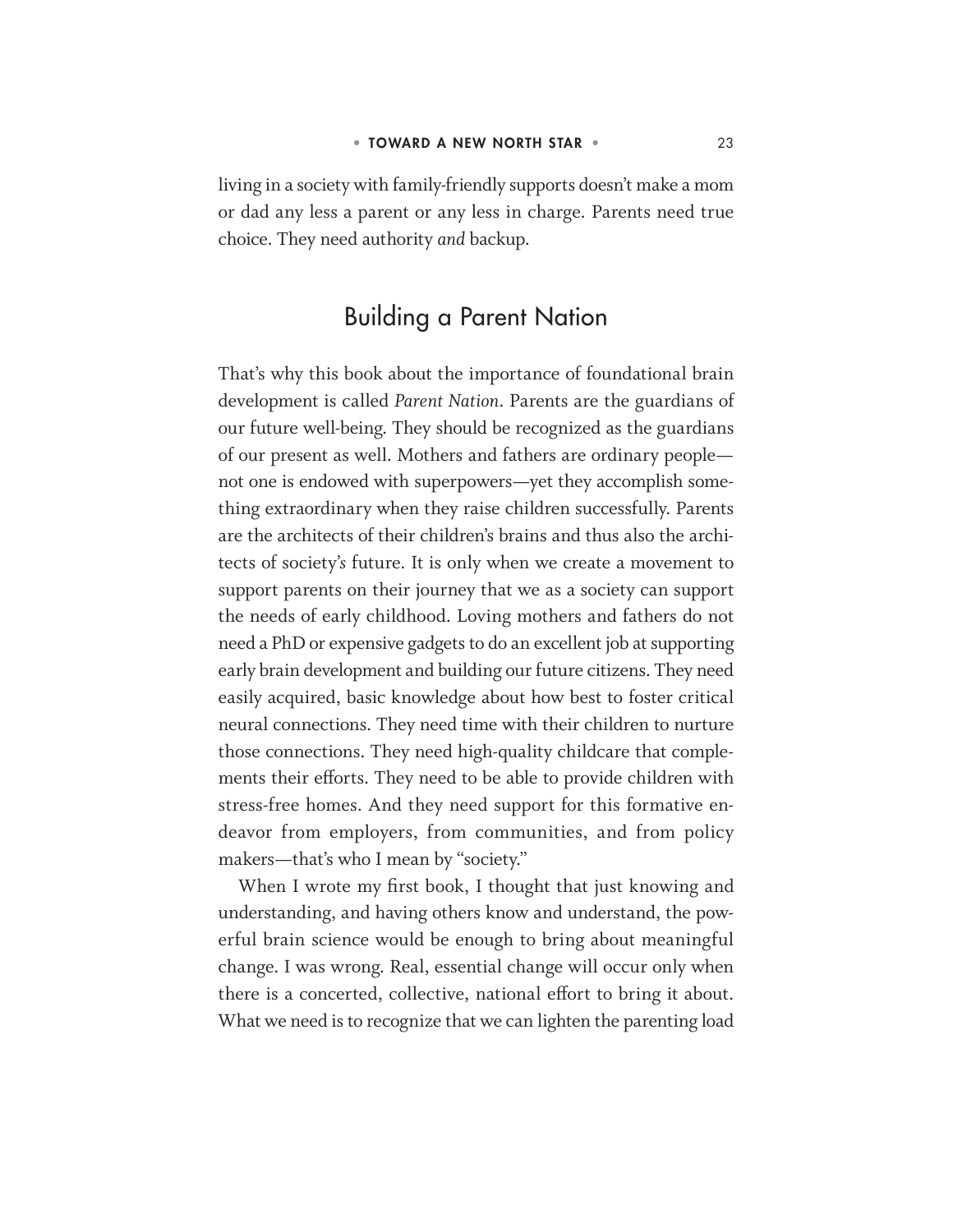by sharing it, by demanding what we require, and by asking society to help. What we need is to see the power in coming together as parents and as a nation to help all children. What we need is to put children's brain development at the heart of our thinking and planning.

By giving children the opportunity to achieve whatever their natural gifts allow, we fulfill the promise of their promise. Everything we do that affects families must begin there. In essence, we must reverse the spin and set up a society that pushes our focus inward, to the children— and their caregivers— at the center. We need to change the way society views an entire segment of the population: parents. Not just low-income parents. All parents. And in turn we need to change the way parents view themselves and elevate their expectations of support.

But how do we do it? By lifting our voices as one. There are tens of millions of us. Together, we can fight for our needs and our children's needs—for high-quality childcare, paid family leave, a child allowance. We can fight to address childhood poverty. We can demand that prenatal and pediatric care be holistic and include information about brain development. We can call on employers to institute family-friendly policies that are also good for their bottom line. If we form a coalition of parents, we can work together for the changes we need.

To create fundamental change, to ameliorate society's most entrenched problems, we must help all Americans to see that healthy brain development should be the North Star that guides us to a more productive, just, and equitable society. Addressing the issues of children and, therefore, their families doesn't help only those individuals; it is a necessary piece of addressing civil rights, gender equality, and the strength of our economy. So far, we have failed to see it that way. The ramifications of that critical failure are becoming more impossible to ignore with each passing day and were brought into the highest relief during the pandemic.